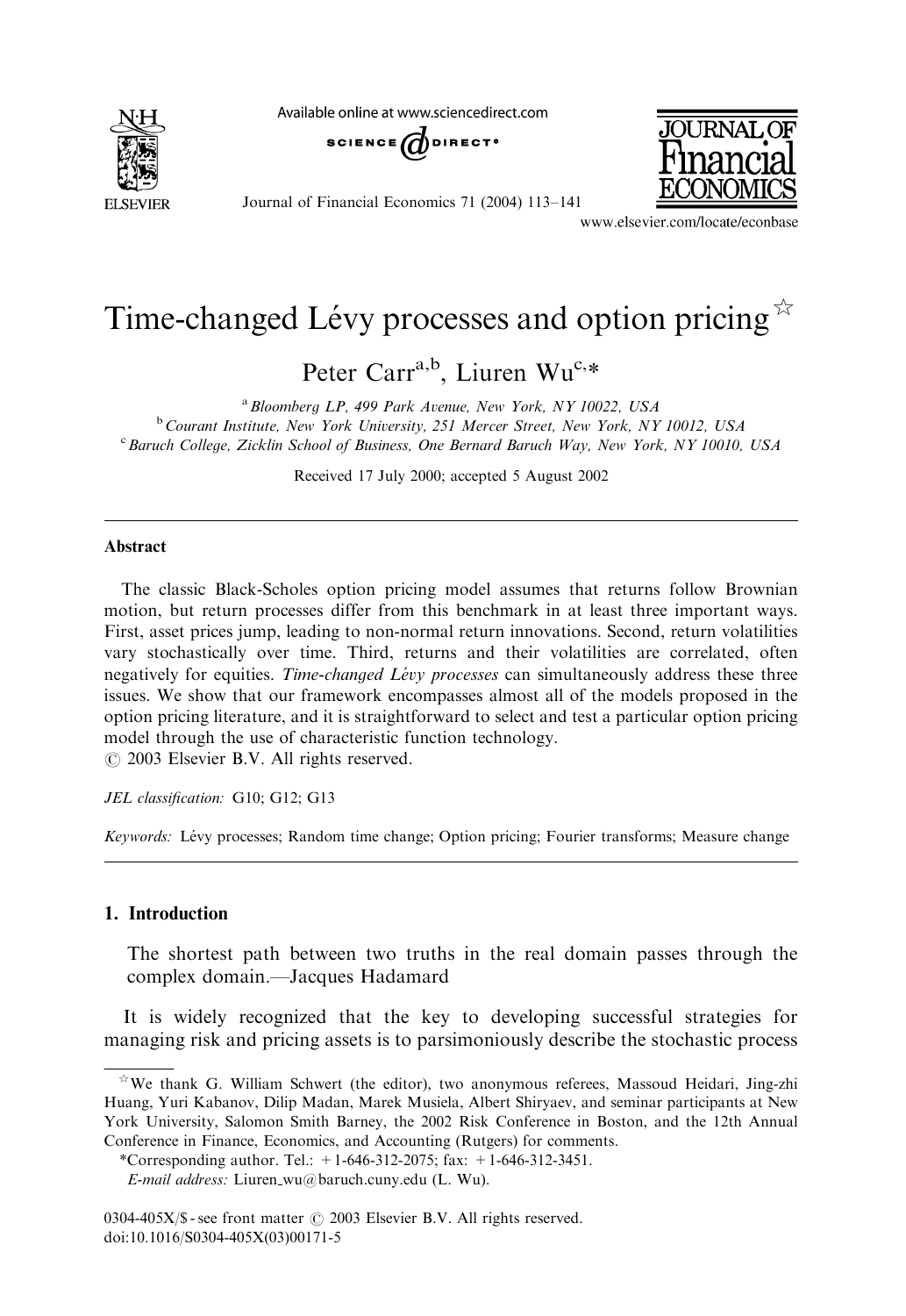governing asset dynamics. Brownian motion has emerged as the benchmark process for describing asset returns in continuous time. However, manystudies of the time series of asset returns and derivatives prices conclude that there are at least three systematic and persistent departures from this benchmark for both the statistical and risk-neutral process. First, asset prices jump, leading to non-normal return innovations. Second, return volatility varies stochastically over time. Third, returns and their volatilities are correlated, often negatively for equities.

The purpose of this paper is to explore the use of *time-changed Lévy processes* as a wayto simultaneouslyand parsimoniouslycapture all three of these facts. Roughly speaking, a Lévy process is a continuous time stochastic process with stationary independent increments, analogous to iid innovations in a discrete setting. Important examples of Lévy processes include the drifting Brownian motion underlying the [Black and Scholes \(1973\)](#page-26-0) model and the compound Poisson process underlying the jump diffusion model of [Merton \(1976\).](#page-28-0) While a Brownian motion generates normal innovations, non-normal innovations can be generated by a pure jump Lévy process. To capture the evidence on stochastic volatility, we apply a stochastic time change to the Lévy process. This amounts to stochastically altering the clock on which the Lévy process is run. Intuitively, one can regard the original clock as calendar time and the new random clock as business time. A more active business dayimplies a faster business clock. Randomness in business activity generates randomness in volatility. To capture the correlation between returns and their volatilities, we let innovations in the Lévy process be correlated with innovations in the random clock on which it is run. When this correlation is negative, the clock tends to run faster when the Lévy process falls. This captures the "leverage effect" first discussed by Black  $(1976).$ <sup>1</sup>

Our proposal to use time-changed Lévy processes unifies two large strands of the vast option pricing literature. The first strand follows [Merton \(1976\)](#page-28-0) in using compound Poisson processes to model jumps, and [Heston \(1993\)](#page-27-0) in using a meanreverting square-root process to model stochastic volatility. Prominent examples in this first strand of research include, among others, [Andersen et al. \(2002\),](#page-26-0) [Bakshi](#page-26-0) [et al. \(1997\)](#page-26-0), [Bates \(1996, 2000\),](#page-26-0) and [Pan \(2002\)](#page-28-0). All of these works can be regarded as applications of the affine jump diffusion framework of [Duffie et al. \(2000\),](#page-27-0) where the asset return and variance are driven bya finite number of potentiallycorrelated state variables. A Poisson-type jump component can be incorporated into any of these state variables. The arrival rate can be an affine function of the state variables and hence can be stochastically time-varying. [Duffie et al. \(2000\)](#page-27-0) illustrate how to value manystate-contingent claims in this affine framework.

While the affine framework represents an important theoretical advance, a limitation arises due to the exclusive use of compound Poisson processes to model jumps. These processes generate a finite number of jumps within a finite time

<sup>&</sup>lt;sup>1</sup>The term "leverage effect" has become generic in describing the negative correlation between stock returns and their volatilities. However, various other explanations have also been proposed in the economics literature, e.g., [French et al. \(1987\)](#page-27-0), [Haugen et al. \(1991\)](#page-27-0), [Campbell and Hentschel \(1992\)](#page-26-0), [Campbell and Kyle \(1993\),](#page-26-0) and [Bekaert and Wu \(2000\)](#page-26-0).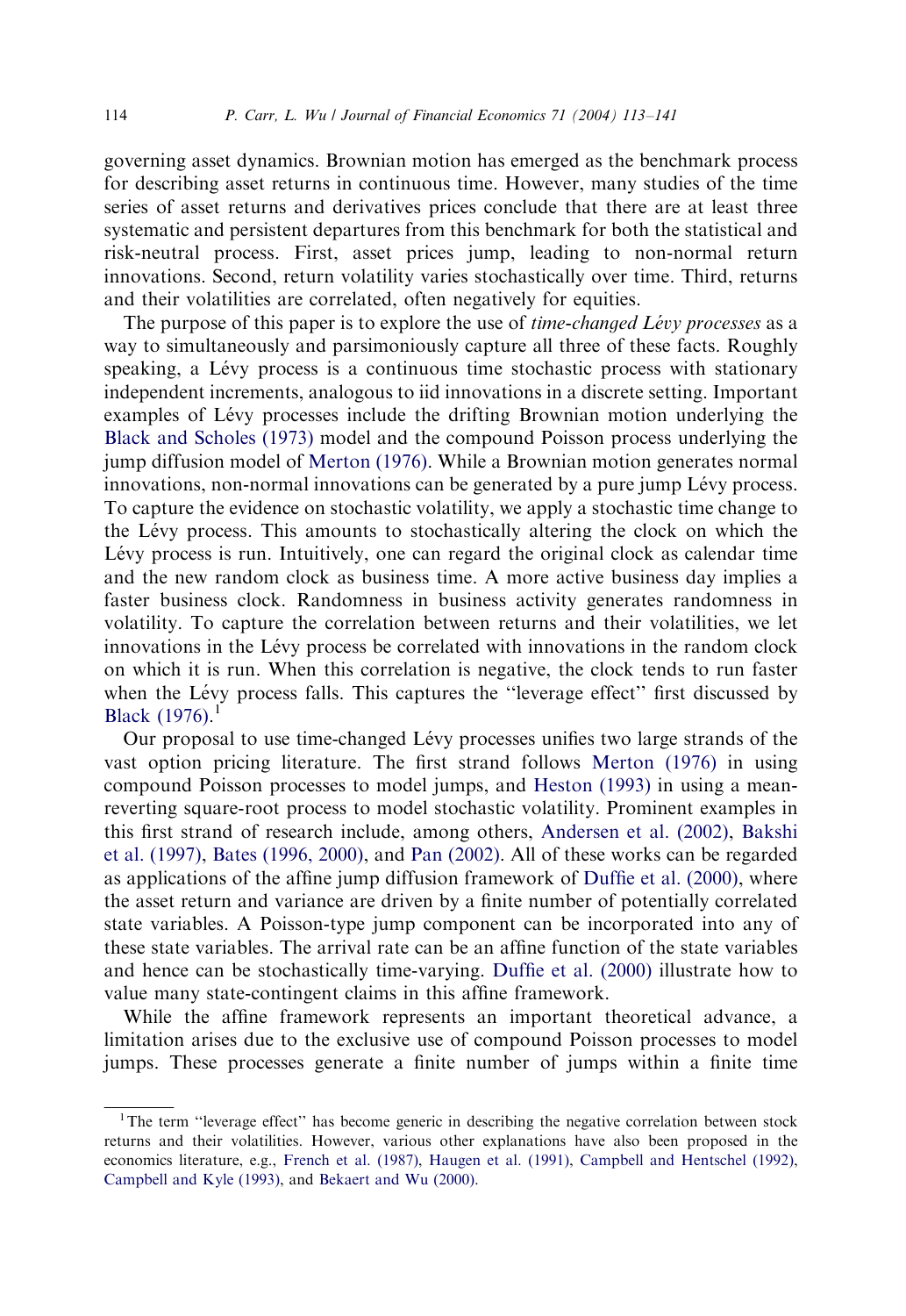interval, and have accordingly been referred to as finite activity jump processes. The observation that asset prices actuallydisplaymanysmall jumps on a fine time scale has led to the development of a second strand of the option pricing literature. This second strand considers more general jump structures, which permit an infinite number of jumps to occur within any finite time interval. Examples of infinite-activity jump models include the inverse Gaussian model of [Barndorff-Nielsen](#page-26-0) [\(1998\)](#page-26-0), the generalized hyperbolic class of [Eberlein et al. \(1998\),](#page-27-0) the variance–gamma (VG) model of [Madan et al. \(1998\),](#page-27-0) the generalization of VG in [Carr et al. \(2002\),](#page-27-0) and the finite moment log-stable model of [Carr and Wu \(2003\).](#page-26-0) Empirical work by these authors is generally supportive of the use of infinite-activity processes as a way to model returns in a parsimonious way. The recognition that volatility is stochastic has led to further extensions of infinite activity Lévy models by [Barndorff-Nielsen](#page-26-0) [and Shephard \(2001\)](#page-26-0) and by [Carr et al. \(2003\)](#page-26-0). However, these models often assume that changes in volatilityare independent of asset returns, and consider the leverage effect only under special cases.

The use of time-changed Lévy processes can extract the best features in the above two literature streams since it generalizes both streams simultaneously. In particular, our framework generalizes the affine Poisson jump-diffusion economyof [Duffie et al.](#page-27-0) [\(2000\)](#page-27-0) byrelaxing the affine requirement and byallowing more general specifications of the jump structure. We also generalize the stochastic volatilityLevymodels by ! letting changes in volatility be arbitrarily correlated with asset returns. Hence, by regarding both literature streams from a more general perspective, we are able to capture both high jump activityand the leverage effect.

Since the pioneering work of [Heston \(1993\),](#page-27-0) both literature strands have focused on the use of characteristic functions for understanding the proposed processes. The characteristic function is a complex-valued function which is in a one-to-one correspondence with the probability density function. It is well known that when the risk-neutral probability density function (PDF) of the underlying is known in closed form, option prices can be obtained bya single integration of their payoff against this PDF. Analogously, when the characteristic function of the underlying is known in closed form, option prices can also be obtained bya single integration. The numerical valuation is sufficiently fast that a wide variety of models can be tested empirically.

[Bakshi and Madan \(2000\)](#page-26-0) provide an economic foundation for characteristic functions by considering complex exponentials as an alternative set of basis functions for spanning the payoff universe. In this interpretation, the characteristic function is the price of a claim whose payoff is given by a sinusoid, just as the riskneutral density is the price of a claim with a delta function payoff. For many interesting random variables, the characteristic function is simpler analytically than the probability density function. Accordingly, this paper focuses on developing analytic expressions for the characteristic function of a time-changed Lévy process.

The characteristic function of a random return is defined as the expected value of the complex exponential of the return. When the return is given bya stochastic process evaluated on a stochastic clock, deriving the characteristic function involves integrating over two sources of randomness. We show that the keyto obtaining the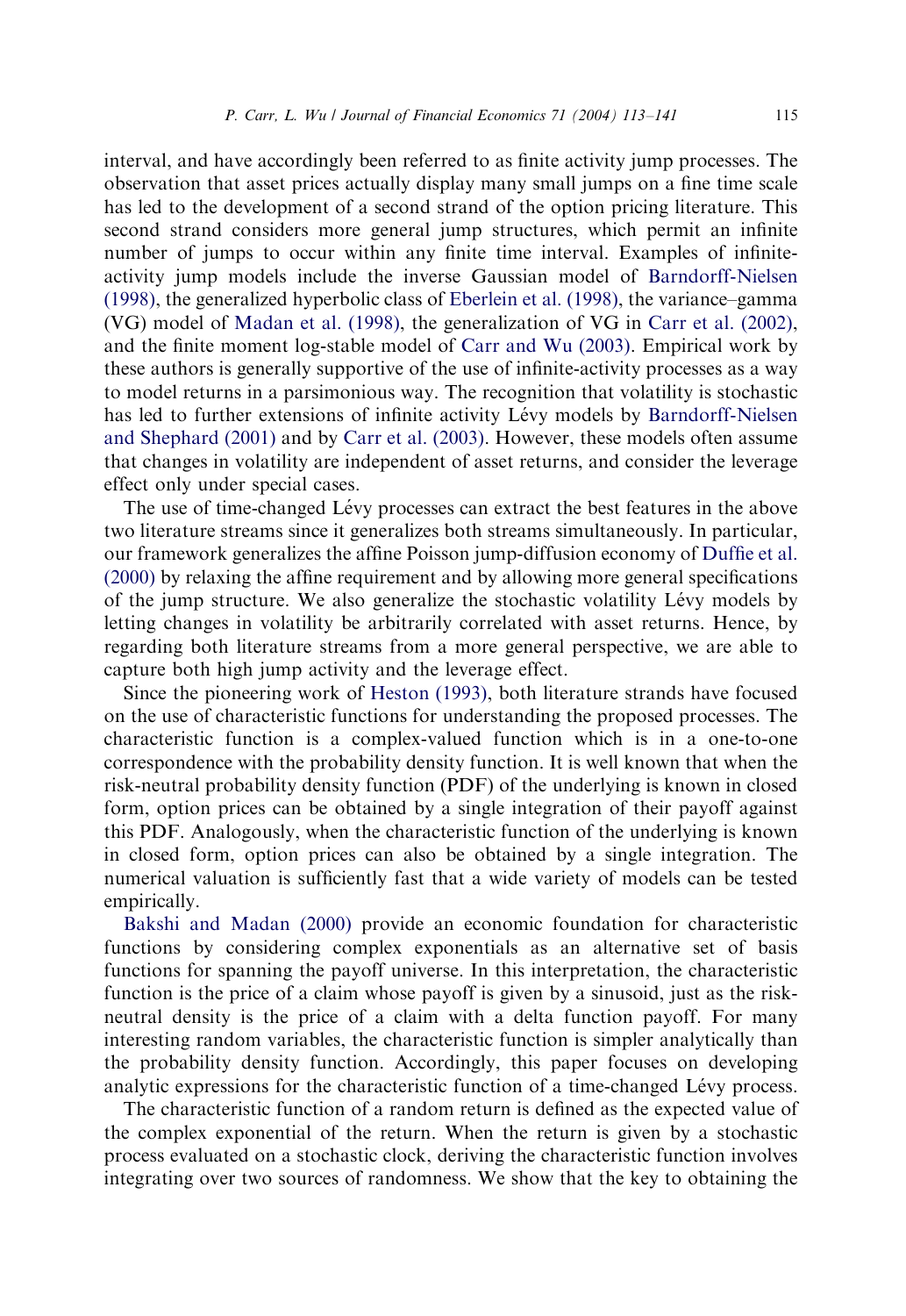characteristic function in our general setting is to employthe powerful tool of a measure change. This measure change simplifies the expectation operation into an integration over a single source of uncertainty, thereby reducing the problem to one that has already been solved in the finance literature.

Measure changes have already seen wide application in option pricing theory. For example, measure changes are used to switch from statistical to risk-neutral measure, and they are further used to change numeraires to dramatically simplify calculations. See [Margrabe \(1978\)](#page-28-0), [Geman et al. \(1995\),](#page-27-0) [Schroder \(1999\)](#page-28-0), and [Benninga et al. \(2001\).](#page-26-0) As an example of the latter use, consider valuing an option on a foreign stock. A priori, there are two sources of risk, namely the stock price in the foreign currencyand the exchange rate. However, byvaluing the option in the foreign economy, the valuation problem reduces to taking the expected value over just the terminal stock price.

The same dimension reduction arises in our use of a measure change to determine the characteristic function of a time-changed Lévy process. However, as the characteristic function is defined on the complex plane, our new measure must also be complex-valued. The reason behind this result is explored in detail in the next section. The introduction of the effective use of a complex-valued measure is the main methodological contribution of this paper. Besides providing a formal mathematical proof of our main result, we deliberatelyselect some familiar examples from the literature in order to confirm the validityof our novel approach. We find that in everycase, our approach agrees with the known results previouslyobtained bysolving partial differential equations.

In manyrespects, the sophistication of a field is measured bythe extent to which it is willing to use abstract methods to solve concrete problems. Complex analysis has been widely used for decades in many fields outside the field of finance and is just beginning to see use inside the field. Just as the risk-neutral measure effectively removes the complications arising from correlation between the pricing kernel and the payoff, our use of a complex-valued measure removes the complications arising in determining the characteristic function when there is correlation between the Lévy process and random time. Using the same logic that leads to the term risk-neutral measure, we refer to our new measure as the *leverage-neutral* measure. Under the complex-valued leverage-neutral measure, the expectation can be performed as if there is no leverage effect. Just as the effects of risk-aversion are embedded in riskneutral probabilities, leverage effects are embedded in our leverage-neutral measure.

Given the characteristic function of a stochastic process, [Heston \(1993\)](#page-27-0) shows how to numerically value standard European options by using Lévy's inversion formula for the distribution function. By analytically relating the Fourier transform of an option price to its characteristic function, [Carr and Madan \(1999\)](#page-26-0) show how the fast Fourier transform (FFT) can alternatively be used to speed up the calculation. In contrast to [Heston \(1993\),](#page-27-0) their approach uses generalized Fourier transforms, which require that the argument of the characteristic function be evaluated in a particular domain of the complex plane. In this paper, we extend the formulation in [Carr and Madan \(1999\)](#page-26-0) to a wide varietyof contingent claims. Our work complements recent work on applying FFT technology to spread options by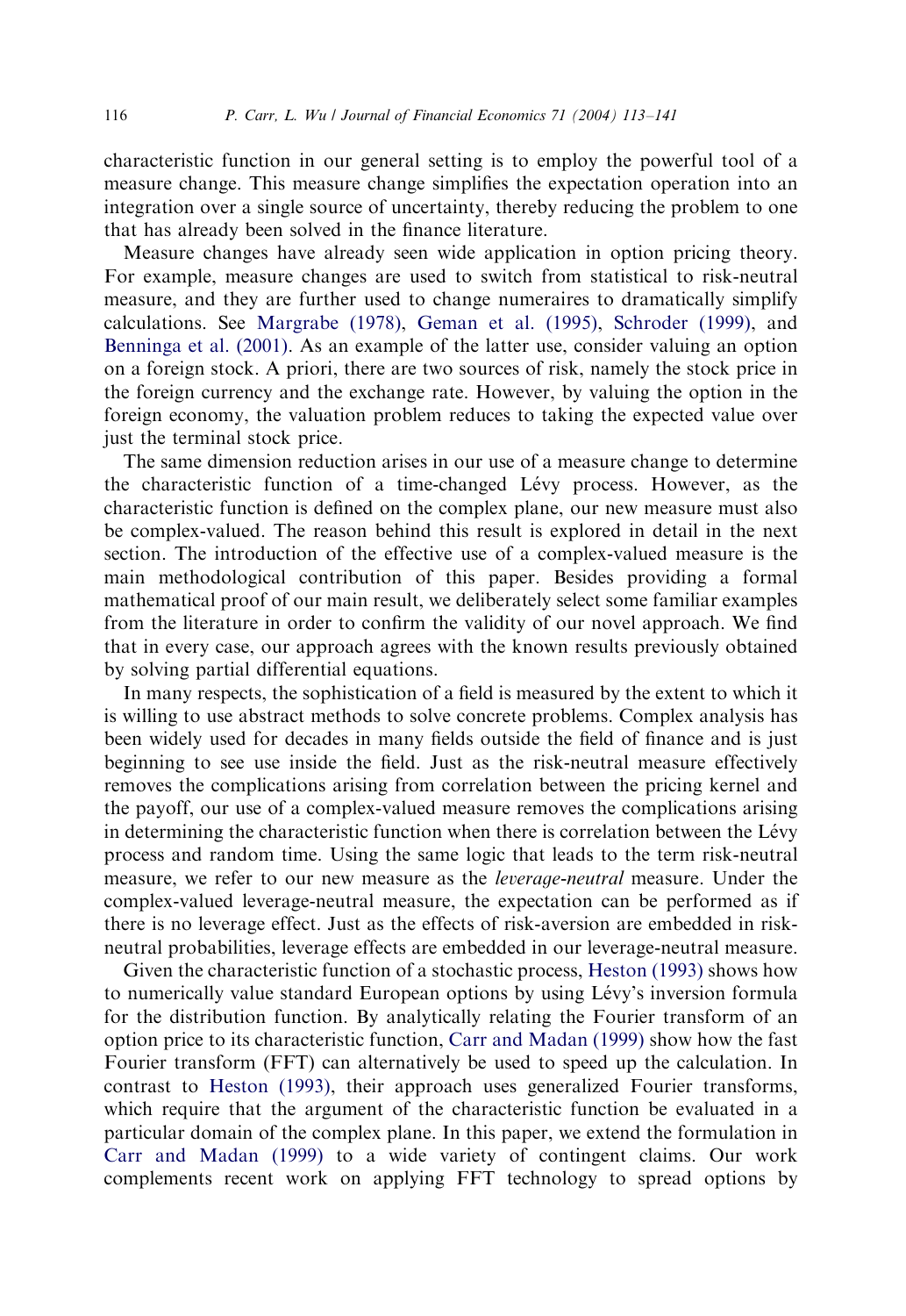[Dempster and Hong \(2000\)](#page-27-0) and to Asian options by [Benhamou \(2000\).](#page-26-0) We show that the choice of domain for the argument of the characteristic function depends on the exact structure of the state-contingent payoff. We identify the admissible domains for a wide variety of state-contingent claims, thereby reaping the significant computational benefits of FFT technologyfor valuation and estimation.

The structure of the paper is as follows. The next section presents the fundamental theorem simplifying the calculation of the characteristic function of the timechanged Lévy process. Section 3 shows how time-changed Lévy processes can be used to model the uncertaintyof the economy. Section 4 provides extensive examples of Lévy processes, random time changes, and feasible pairings of them. Section 5 shows how FFT technology can be used to efficiently value many state-contingent claims from knowledge of the characteristic function. Section 6 briefly summarizes the paper and suggests avenues for future research.

#### 2. Time-changed Lévy processes

Consider a d-dimensional real-valued stochastic process  $\{X_t | t \geq 0\}$  with  $X_0 = 0$ defined on an underlying probability space  $(\Omega, \mathcal{F}, P)$  endowed with a standard complete filtration  $\mathbf{F} = \{ \mathcal{F}_t | t \geq 0 \}$ . We assume that X is a Lévy process with respect to the filtration F. That is,  $X_t$  is adapted to  $\mathcal{F}_t$ , the sample paths of X are rightcontinuous with left limits, and  $X_u - X_t$  is independent of  $\mathcal{F}_t$  and distributed as  $X_{u-t}$ for  $0 \le t \le u$ . By the Lévy-Khintchine Theorem (see [Bertoin, 1996,](#page-26-0) p. 12), the characteristic function of  $X_t$ , has the form

$$
\phi_{X_t}(\theta) \equiv \mathbb{E}[e^{i\theta^{\top}X_t}] = e^{-t\Psi_x(\theta)}, \quad t \ge 0,
$$
\n(1)

where the *characteristic exponent*  $\Psi_x(\theta)$ ,  $\theta \in \mathbb{R}^d$ , is given by

$$
\Psi_x(\theta) \equiv -i\mu^\top \theta + \frac{1}{2} \theta^\top \Sigma \theta + \int_{\mathbb{R}_0^d} (1 - e^{i\theta^\top x} + i\theta^\top x \mathbf{1}_{|x| < 1}) \Pi(\mathrm{d}x). \tag{2}
$$

The Lévy process X is specified by the vector  $\mu \in \mathbb{R}^d$ , the positive semi-definite matrix  $\Sigma$  on  $\mathbb{R}^{d \times d}$ , and the Lévy measure  $\Pi$  defined on  $\mathbb{R}^d_0$  ( $\mathbb{R}^d$  less zero). The triplet  $(\mu, \Sigma, \Pi)$ is referred to as the Lévy characteristics of X. Intuitively, the first member of the triplet describes the constant drift of the process. The second member describes the constant covariance matrix of the continuous components of the Lévy process. Finally, the third member of the triplet describes the jump structure. In particular, the Lévy measure  $\Pi$  describes the arrival rates for jumps of every possible size for each component of  $X$ .

To value options, we extend the characteristic function parameter  $\theta$  to the complex plane,  $\theta \in \mathcal{D} \subseteq \mathbb{C}^d$ , where  $\mathcal D$  is the set of values for  $\theta$  for which the expectation in (1) is well defined. When  $\phi_{X_t}(\theta)$  is defined on the complex plane, it is referred to as the generalized Fourier transform (see [Titchmarsh, 1975](#page-28-0)).

Next, let  $t \to T_t(t \ge 0)$  be an increasing right-continuous process with left limits such that for each fixed t, the random variable  $T_t$  is a *stopping time* with respect to **F**. Suppose furthermore that  $T_t$  is finite P-a.s. for all  $t\geq 0$  and that  $T_t\to\infty$  as  $t\to\infty$ .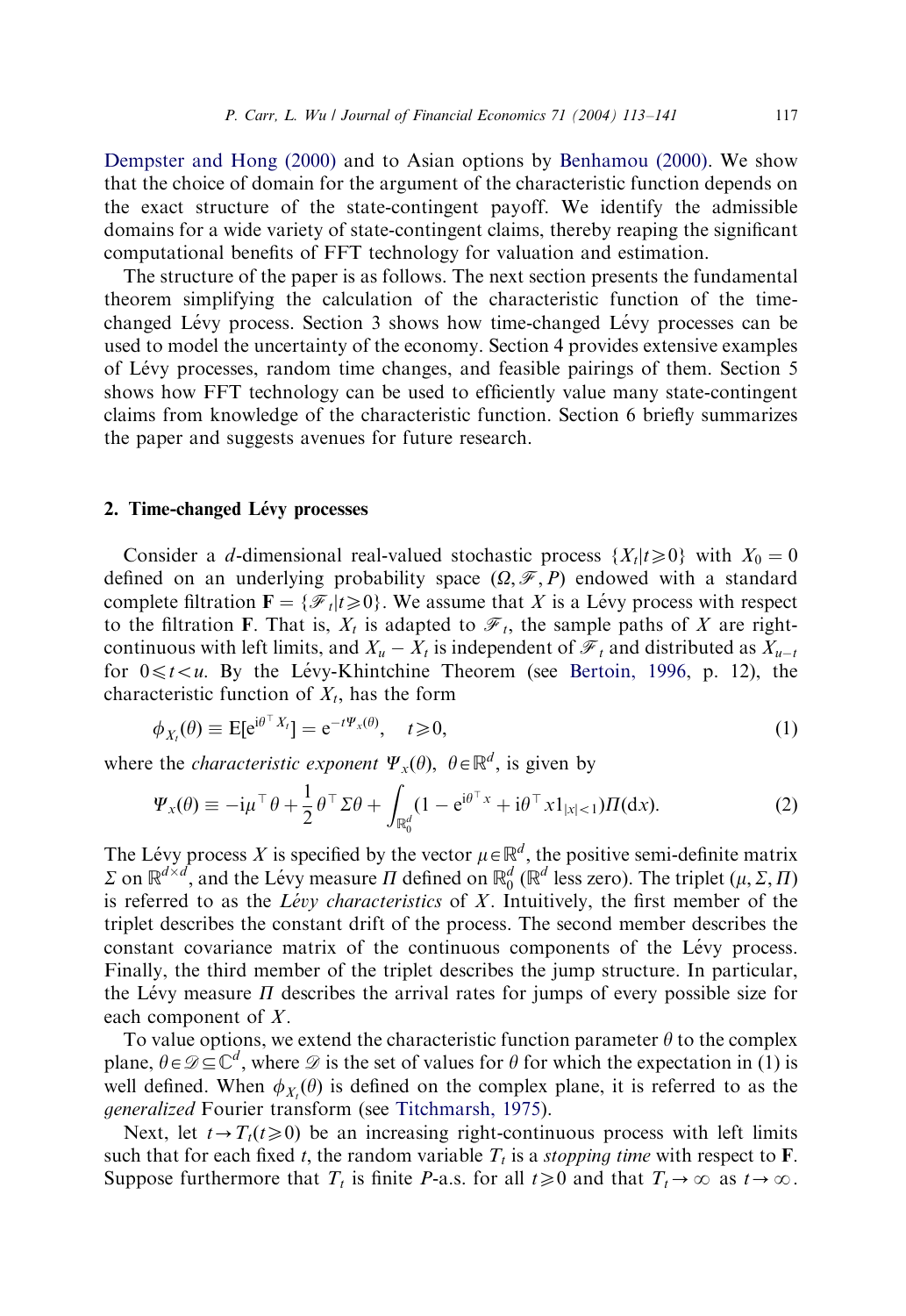Then the family of stopping times  $\{T_t\}$  defines a *random time change*. Without loss of generality, we further normalize the random time change so that  $E[T_t] = t$ . With this normalization, the family of stopping times is an unbiased reflection of calendar time.

Finally, consider the d-dimensional process Y obtained by evaluating X at T, i.e.,

 $Y_t \equiv X_T$ ,  $t \ge 0$ ,

We propose that this process describe the underlying uncertainty of the economy. For example, in the one-dimensional case, we can take Y as describing the returns on the asset underlying an option. Obviously, by specifying different Lévy characteristics for  $X_t$  and different random processes for  $T_t$ , we can generate a plethora of stochastic processes from this setup.

In principle, the random time  $T_t$  can be modeled as a nondecreasing semimartingale,

$$
T_t = \alpha_t + \int_0^t \int_0^\infty y \mu(dy, ds), \tag{3}
$$

where  $\alpha_t$  is the locally deterministic component and  $\mu$  denotes the counting measure of the jumps of the semimartingale. For simplicity, we suppress jumps in time and focus on a locally deterministic time change. This simplification allows us to characterise the random time in terms of its local intensity  $v(t)$ ,

$$
T_t = \alpha_t = \int_0^t v(s_-) \, \mathrm{d} s,
$$

where  $v(t)$  is the *instantaneous (business) activity rate*. Intuitively, one can regard t as calendar time and  $T_t$  as business time at calendar time t. A more active business day, captured by a higher activity rate, generates higher volatility for the economy. The randomness in business activity generates randomness in volatility. Changes in the business activity rate can be correlated with innovations in  $X_t$ , due to leverage effects for example.

Note that although  $T_t$ , has been assumed to be continuous, the instantaneous activity rate process  $v(t)$  can jump. However, it needs to be nonnegative in order that  $T_t$  not decrease. Also note that in this paper, the term "volatility" is used generically to describe the uncertainty surrounding financial activities in the underlying economy. It is not used as a statistical term for the standard deviation of returns. In fact, when  $X_t$  is a Brownian motion, the activity rate is proportional to the instantaneous variance rate of the Brownian motion. When  $X_t$  is a pure jump Lévy process,  $v(t)$  is proportional to the Lévy density of the jumps.

Manywell-known option pricing models arise as special cases of our framework. For example, the stochastic volatility model of [Heston \(1993\)](#page-27-0) can be generated by randomly time-changing a Brownian motion and by specifying the activity rate as a mean-reverting square-root process. The affine jump-diffusion economyof [Duffie](#page-27-0) [et al. \(2000\)](#page-27-0) can be generated when the jump components in  $X_t$  are compound Poisson jumps and when the stochastic process for the activity rate  $v(t)$  satisfies the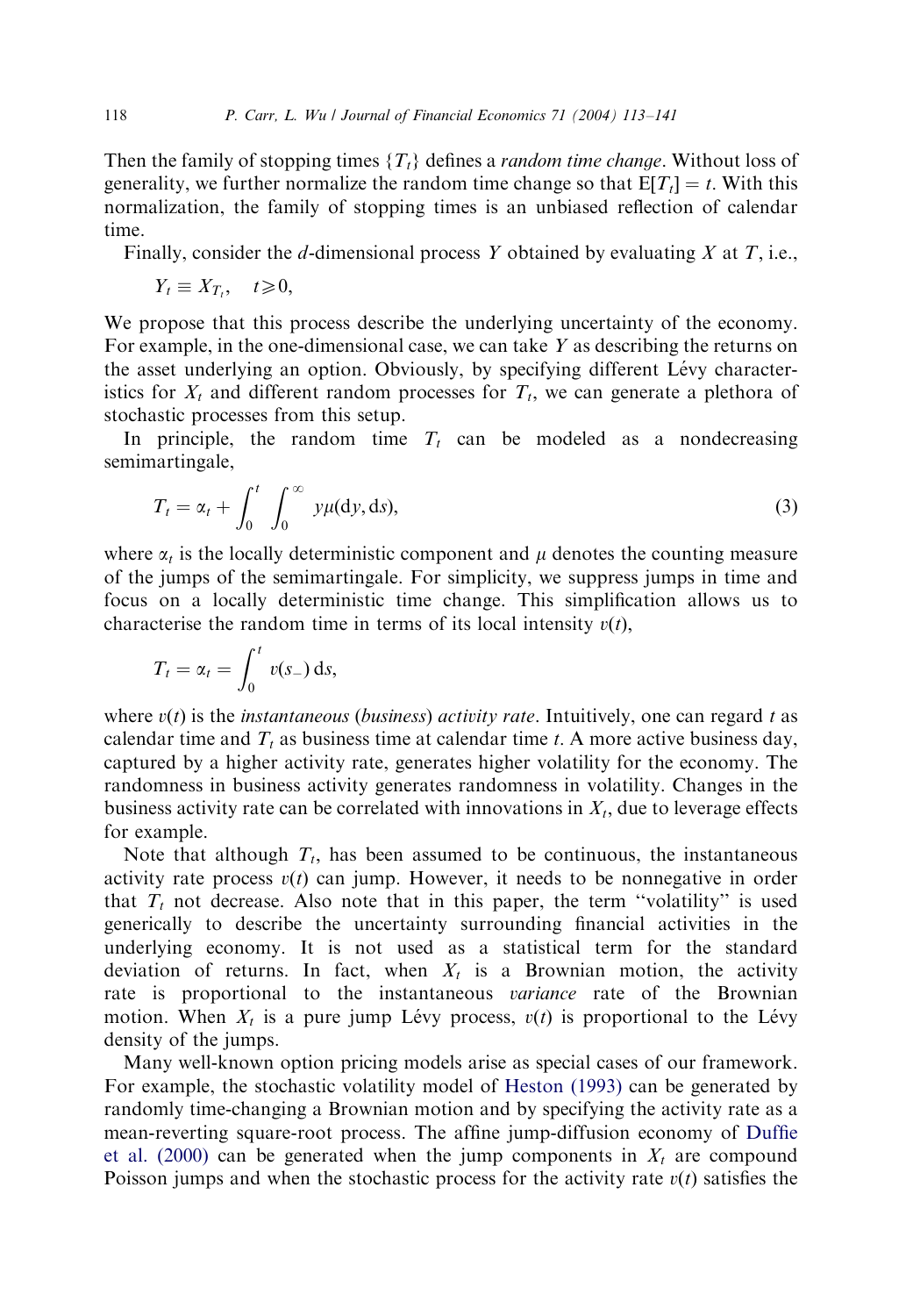affine constraints.<sup>2</sup> Our framework allows more general jump structures in both  $X_t$ and  $v(t)$ . Furthermore, the dynamics for the activity rate process  $v(t)$  does not need to be restricted to an affine specification.

Since the time-changed process  $Y_t \equiv X_{T_t}$ , is a stochastic process evaluated at a stochastic time, its characteristic function involves expectations over two sources of randomness,

$$
\phi_{y_t}(\theta) \equiv \mathrm{E} e^{i\theta^\top X_{T_t}} = \mathrm{E}[\mathrm{E}[e^{i\theta^\top X_u} | T_t = u]]. \tag{4}
$$

where the inside expectation is taken on  $X_T$ , conditional on a fixed value of  $T_t = u$ , and the outside expectation is on all possible values of  $T_t$ . If the random time  $T_t$  is independent of  $X_t$ , the randomness due to the Lévy process can be integrated out using Eq.  $(1)$ ,

$$
\phi_{y_t}(\theta) = \mathbf{E} e^{-T_t \Psi_x(\theta)} = \mathcal{L}_{T_t}(\Psi_x(\theta)).
$$
\n(5)

Under independence, the characteristic function of  $Y_t$  is just the Laplace transform of  $T_t$  evaluated at the characteristic exponent of X. Hence, the characteristic function of  $Y_t$  can be expressed in closed form if the characteristic exponent  $\Psi_x(\theta)$  of  $X_t$  and the Laplace transform for  $T_t$  are both available in closed form. In principle, the characteristic exponent can be computed from the Lévy-Khintchine Theorem in (2). To obtain the Laplace transform in closed form, consider its specification in terms of the activity rate  $v_t$ ,

$$
\mathscr{L}_{T_t}(\lambda) \equiv \mathrm{E}\bigg[\exp\bigg(-\lambda \int_0^t v(s_-) \,\mathrm{d} s\bigg)\bigg].
$$

This formulation arises in the bond pricing literature if we regard  $\lambda v(t)$  as the instantaneous interest rate. Furthermore, the instantaneous interest rate and the instantaneous activity rate both must be nonnegative and can be modeled by similar processes. Thus, one can adopt the vast literature in term structure modeling for the purpose of modeling the instantaneous activity rate  $v(t)$ .

Our primary objective is to generalize the reduction in  $(5)$  of the characteristic function to a bond pricing formula to the case where the Lévy process and time change are correlated. This generalization would allow us to easilycapture the wellknown leverage effect. Before presenting the formal theorem on this generalization, it is useful to consider the special case when the Lévy process has a symmetric distribution about zero, e.g., a standard Brownian motion. As the corresponding characteristic function of such a symmetric Lévy process is real, so is its characteristic exponent. Now consider a time change on this symmetric Levy ! process. If the time change is independent of the Lévy innovation, the distribution of the time-changed process remains symmetric. Its characteristic function remains real and can be solved via iterated expectation as in (4) and the bond pricing analog in (5).

<sup>&</sup>lt;sup>2</sup>The drift vector and covariance matrix of the diffusion are affine in the state vector  $[X_t, v_t]^\top$ . When compound Poisson jumps are present in the activity rate process, the Poisson intensity is also affine in the state vector.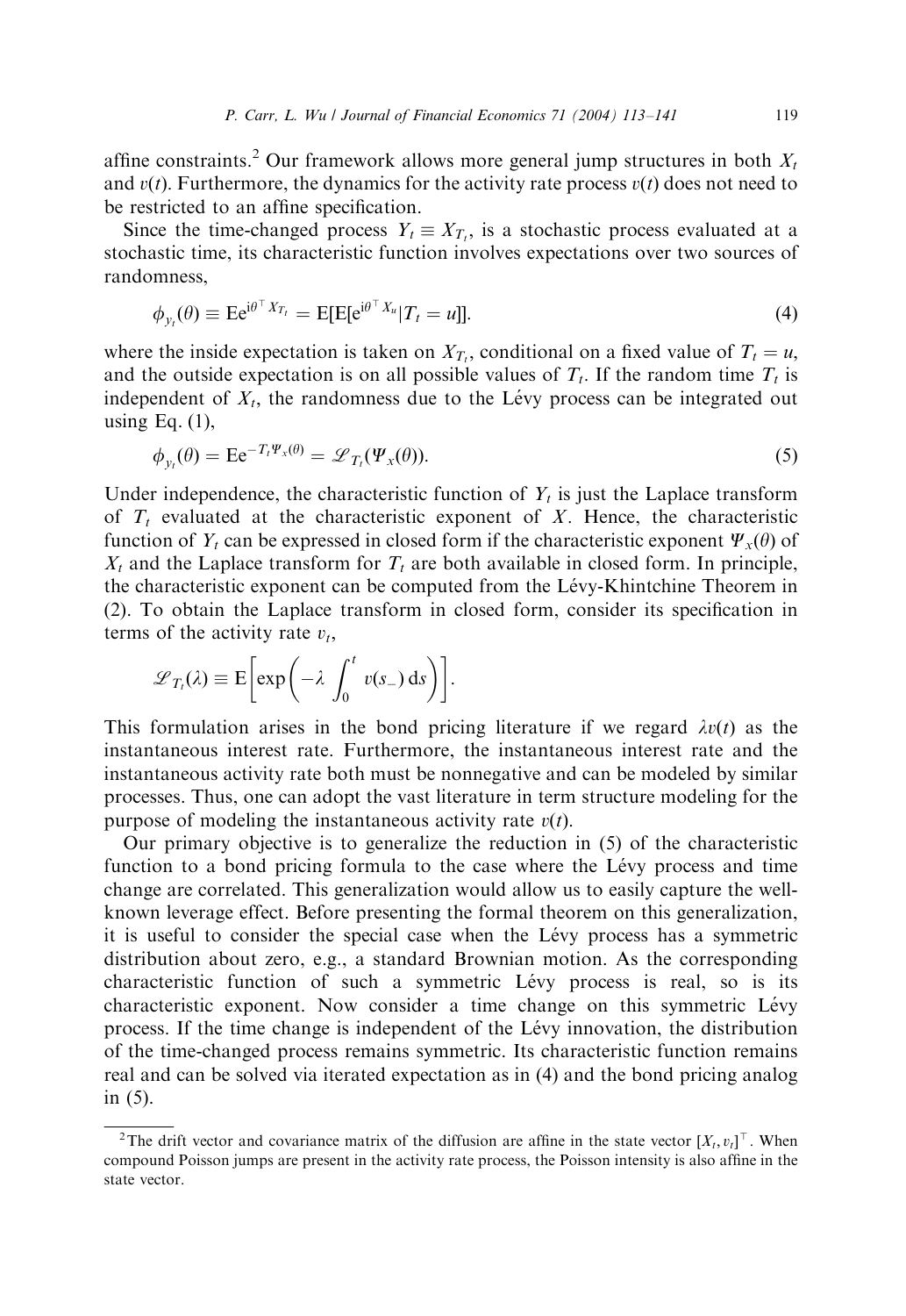Alternatively, one can introduce asymmetry to the distribution of the timechanged Lévy process by introducing correlation between the time change and the Lévy innovation. Then, the characteristic function of this distribution must have a nonzero imaginary part due to the asymmetry. Our objective is to generate this nonzero imaginary part while still using the bond pricing analog:

$$
\phi_{Y_t}(\theta) = \mathbb{E}\bigg[\exp\bigg(-\Psi_x(\theta)\int_0^t v(s) \,ds\bigg)\bigg],\tag{6}
$$

where both the characteristic exponent  $\Psi_x(\theta)$  and the stochastic time T are real-valued. We achieve this objective by taking the above expectation under a complex-valued measure. When the real-valued random variables are averaged using complex weights rather than real ones, the resulting characteristic function becomes complex-valued, as is required to correspond with an asymmetric distribution.

The following theorem shows that the use of a complex-valued measure is the keyto determining the characteristic function of the time-changed process. This theorem is the main contribution of this paper. It shows that a complexvalued measure can be used to reduce the problem of finding the characteristic function of  $Y_t$  in the original economy into the problem of finding it in an artificial economythat is devoid of the leverage effect. From (5), we see that this calculation in turn reduces to determining the Laplace transform of random time in the leverage-neutral economy. As the Laplace transform calculation itself reduces to a bond pricing formula, we can find characteristic functions for a wide array of processes resulting from pairing Lévy processes with correlated time changes.

Theorem 1. The problem of finding the generalized Fourier transform of the timechanged Lévy process  $Y_t \equiv X_T$ , under measure P reduces to the problem of finding the Laplace transform of random time under the complex-valued measure  $Q(\theta)$ , evaluated at the characteristic exponent  $\Psi_{x}(\theta)$  of  $X_{t}$ ,

$$
\phi_{Y_t}(\theta) \equiv \mathrm{E}[e^{i\theta^{\top}Y_t}] = \mathrm{E}^{\theta}[e^{-T_t\Psi_x(\theta)}] \equiv \mathscr{L}^{\theta}_{T_t}(\Psi_x(\theta)),\tag{7}
$$

where  $E[\cdot]$  and  $E^{\theta}[\cdot]$  denote expectations under measures P and  $Q(\theta)$ , respectively. The new class of complex-valued measures  $O(\theta)$  is absolutely continuous with respect to P and is defined by

$$
\left.\frac{\mathrm{d}Q(\theta)}{\mathrm{d}P}\right|_t\equiv M_t(\theta),
$$

with

$$
M_t(\theta) \equiv \exp(i\theta^\top Y_t + T_t \Psi_x(\theta)), \quad \theta \in \mathcal{D}.
$$
 (8)

Note that the last two equalities in (7) extend the notions of expected value and Laplace transform beyond their usual domain. As indicated, the ''expected value''  $E^{\theta}[e^{-T_t\Psi_x(\theta)}]$  is to be computed under the complex measure  $Q(\theta)$  rather than the usual real one. Furthermore, the "Laplace transform"  $\mathscr{L}^{\theta}_{T_t}$  is not the usual Laplace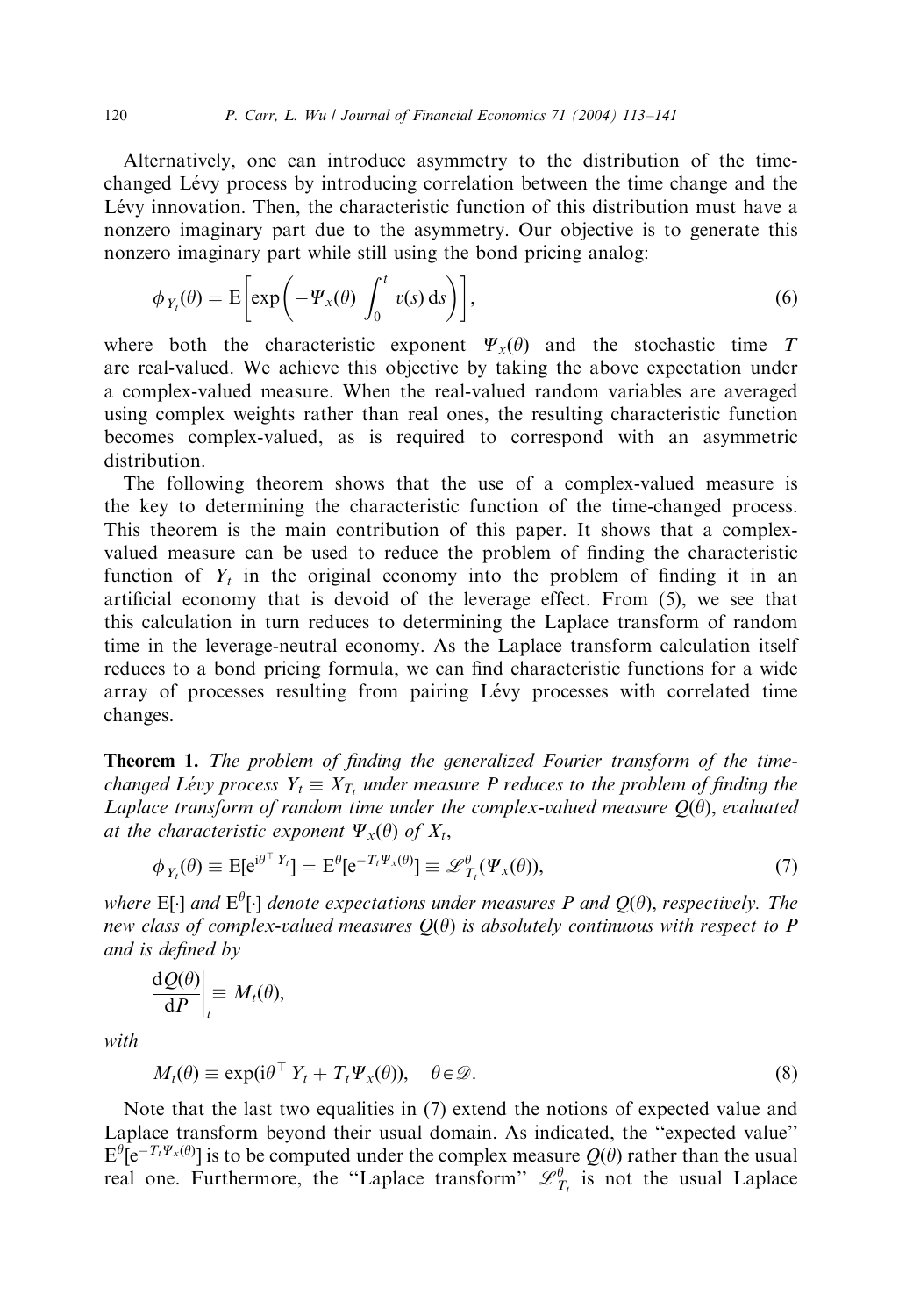transform of  $T_t$  due to the dependence of the measure Q on  $\theta$ .<sup>3</sup> The superscript  $\theta$  is used to indicate this extended Laplace transform, which can still be interpreted as a bond pricing formula.

To prove the theorem, we first need to prove that  $M_t(\theta)$ ,  $\theta \in \mathcal{D}$ , defined in (8) is a *P*-martingale with respect to the filtration generated by the process  $\{(Y_t, T_t) : t \ge 0\}.$ 

**Lemma 1.** For every  $\theta \in \mathcal{D}$ ,  $M_t(\theta)$  in (8) is a complex-valued P-martingale with respect to the filtration generated by the process  $\{(Y_t, T_t) : t \geq 0\}.$ 

Proof. First, define

$$
Z_t(\theta) \equiv \exp(i\theta^\top X_t + t\Psi_x(\theta)).\tag{9}
$$

Given that  $\Psi_x(\theta)$  is finite by definition,  $E[|Z_t(\theta)|]$  is finite since

 $E[|Z_t(\theta)|] \leq \exp(t \Psi_x(\theta)).$ 

Now for  $0 \leq s \leq t$ ,

$$
\mathbb{E}[e^{i\theta^{\top}(X_t-X_s)+\Psi_x(\theta)(t-s)}|\mathscr{F}_s]=e^{-\Psi_x(\theta)(t-s)+\Psi_x(\theta)(t-s)}=1.
$$

Hence,  $Z_t(\theta)$  is a complex-valued *P*-martingale with respect to  $\{\mathcal{F}_t | t \geq 0\}$ .

Next, for every fixed  $t\geq0$ ,  $T<sub>t</sub>$  is a stopping time which is finite P-a.s. By the optional stopping theorem,  $M_t(\theta) \equiv Z_T(\theta)$  is also a complex-valued martingale with respect to the filtration generated by the process  $\{(Y_t, T_t) : t \geq 0\}$ .  $\Box$ 

 $Z_t(\theta)$  is the familiar Wald martingale.<sup>4</sup> We extend the real-valued exponential family of martingales defined on Lévy processes in ([K](#page-27-0)ü[chler and S](#page-27-0)ø[rensen 1997](#page-27-0), p. 8) to the complex plane. Similarly,  $M_t(\theta) = Z_{T_t}(\theta)$  can be regarded as a complex extension of the time-changed exponential martingale in (Küchler and Sø[rensen,](#page-27-0) [1997,](#page-27-0) p. 230).

Given that  $M_t(\theta)$  is a well-defined complex-valued P-martingale, the proof of Theorem 1 is straight-forward.

# Proof of Theorem 1.

$$
E[e^{i\theta^{\top} Y_t}] = E[e^{i\theta^{\top} Y_t + T_t \Psi_x(\theta) - T_t \Psi_x(\theta)}]
$$
  
= 
$$
E[M_t(\theta)e^{-T_t \Psi_x(\theta)}] = E^{\theta}[e^{-T_t \Psi_x(\theta)}] = \mathcal{L}_{T_t}^{\theta}(\Psi_x(\theta)).
$$

Our theorem generalizes the previous results on an independent time change to the case where the Lévy process and the time change can be correlated. When  $T_t$  is independent of  $X_t$ , our result reduces to the previous one. The reason is that  $T_t$ follows the same process under the two measures P and  $Q(\theta)$  and hence  $\mathscr{L}_{T_t} \equiv \mathscr{L}_{T_t}^{\theta}$ . In other words, if the original economy is devoid of the leverage effect, no measure change is required. When the original economydoes possess the leverage effect, our complex-valued measure change simplifies the calculation byabsorbing the effects of

<sup>&</sup>lt;sup>3</sup>We thank a referee for pointing this out.

<sup>&</sup>lt;sup>4</sup>See [Harrison \(1985\)](#page-27-0), [Karlin and Taylor \(1975\)](#page-27-0), and [Bertoin \(1996\)](#page-26-0) for example.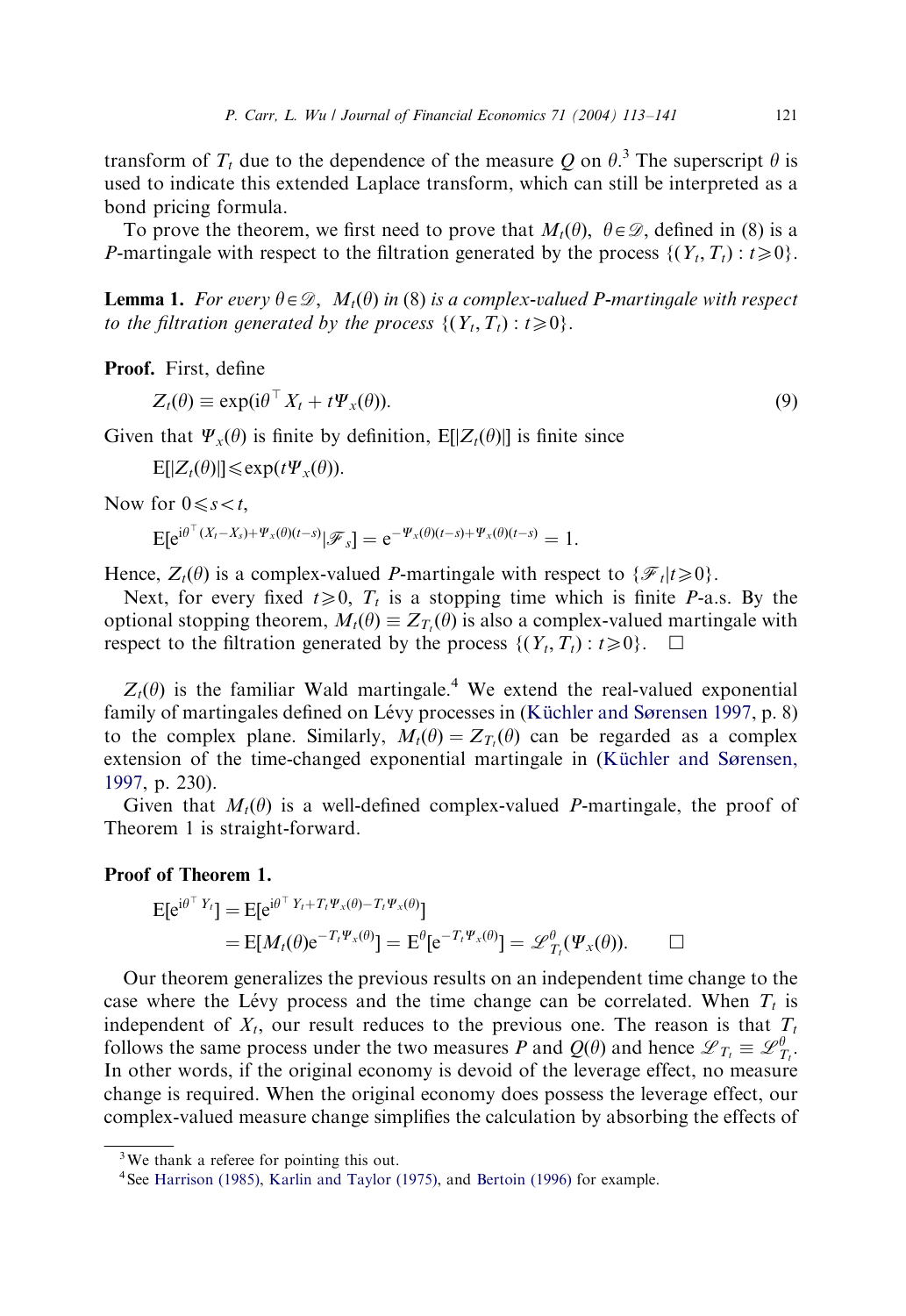that correlation into the measure. One can then perform the expectation under this new measure as if the economy were devoid of the leverage effect. In analogy with the terminologyunderlying the risk-neutral measure, we christen this new complexvalued measure the leverage-neutral measure.

## 3. Asset pricing under time-changed Lévy processes

We use the time-changed Lévy process,  $Y_t \equiv X_T$ , to model the uncertainty of the economy. In this section, we illustrate how asset returns can be modeled as timechanged Lévy processes, how market prices of risk can be defined on such processes, and how these definitions of risk premia link the objective dynamics of  $Y_t$  to its riskneutral dynamics.

## 3.1. Asset price modeling

As one application, we can use the time-changed Lévy process as the driver of asset return processes. Specifically, let  $S_t$  denote the price at time t of an asset, e.g., a stock or a currency. Then, we can specify the price process as an exponential affine function of the uncertainty  $Y_t$ ,

$$
S_t = S_0 e^{9^\top Y_t},\tag{10}
$$

where  $S_0$  denotes the price at time 0, which we assume is known and fixed. Let  $s_t \equiv \ln(S_t/S_0)$  denote the log return of the asset. Then, by Theorem 1, the generalized Fourier transform of  $s_t$  is given by

$$
\phi_{s_t}(u) \equiv \mathrm{E}[e^{\mathrm{i}us_t}] = \mathrm{E}[e^{\mathrm{i}u\theta^\top Y_t}] = \phi_{Y_t}(u\theta) = \mathscr{L}^{u\theta}_{T_t}(\Psi_x(u\theta)).\tag{11}
$$

For option pricing, the asset price process is often specified directlyunder the riskneutral measure, under which the instantaneous rate of return on an asset is determined by no arbitrage. Formally, it can be specified as,

$$
S_t = S_0 e^{(r-q)t} e^{3^T Y_t}, \text{ with } E[e^{3^T Y_t}] = 1,
$$
\n(12)

where r is the continuously compounded riskless rate and  $q$  is the dividend yield in the case of a stock or the foreign interest rate in the case of a currency, both of which are assumed constant. To assure no arbitrage, we restrict the specification of the time-changed Lévy process  $Y_t$  to guarantee that the last term is an exponential martingale under the risk-neutral measure. Alternatively, for an arbitrary  $Y_t$ , we can replace the last term  $e^{\theta^T Y_t}$  by the following *Doléans-Dade exponential*,

$$
\mathscr{E}(\vartheta^{\top} Y_t) = \exp(\vartheta^{\top} Y_t + T_t^{\top} \varPsi_x(-i\vartheta)),\tag{13}
$$

which has mean one by Lemma 1. The generalized Fourier transform of  $s_t$  under this specification can also be derived via Theorem 1,

$$
\phi_{s_t} \equiv \mathbb{E}[\mathbf{e}^{\mathbf{i} u s_t}] = \mathbb{E}[\exp(iu(r - q)t + iu\vartheta^\top Y_t + iuT^\top \Psi_x(-i\vartheta))]
$$
  
= 
$$
\mathbf{e}^{\mathbf{i} u(r - q)t} \mathcal{L}_{T_t}^{u\vartheta}(\Psi_x(u\vartheta) - iu\Psi_x(-i\vartheta)).
$$
 (14)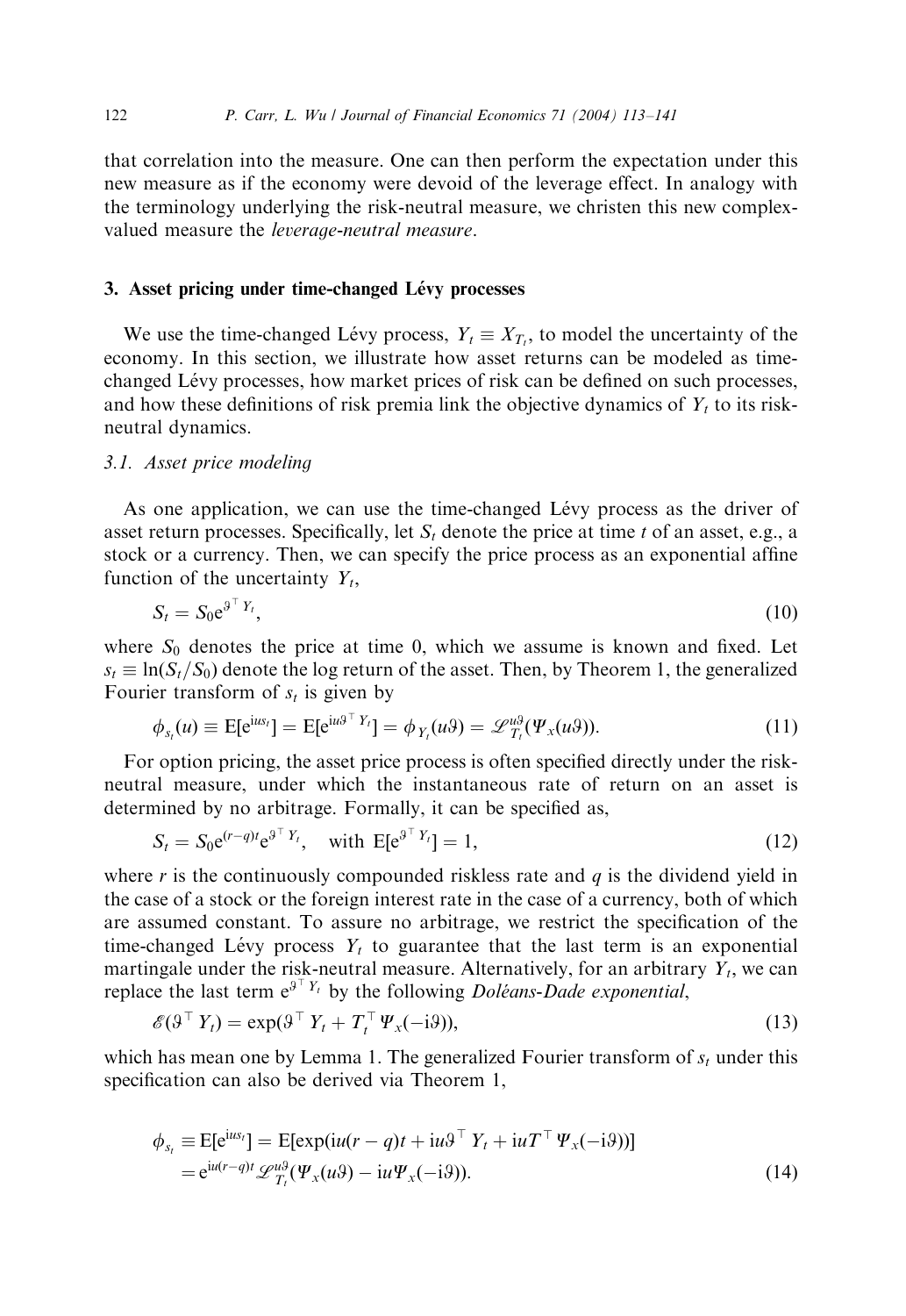# 3.2. Market price of risk

A current research trend is to perform integrated price series analysis of both derivative securities and their underlying assets. A key objective of such an analysis is to identifyhow the market prices different sources of risk. The literature has followed three different routes in analyzing market risk premia. The first approach starts with a specification of a general equilibrium and utility functions for agents. The functional form of the risk premia are derived from this equilibrium setting (see [Bates, 1996, 2000](#page-26-0)). The second approach starts with a specification of the pricing kernel and links the pricing of the underlying asset and its derivatives via this pricing kernel. Under regularity conditions, no arbitrage implies the existence of at least one such kernel ([Duffie, 1992](#page-27-0)). Examples of this line of research include [Pan \(2002\)](#page-28-0) and [Eraker \(2001\)](#page-27-0). The pricing kernel can be regarded as the reduced form of some general equilibrium and hence is more flexible in terms of its specification. Finally, the third approach takes flexibility to another level by nonparametrically estimating the pricing kernel under each state. Specifically, this approach first estimates the conditional densityof the asset price under the objective measure using the time series data of the underlying asset returns, and then estimates the conditional density under the risk-neutral measure using option prices. The pricing kernel under each state is then given by the ratio of the two conditional densities. Examples along this line of research include [Carr et al. \(2003\)](#page-26-0) and [Engle and Rosenberg \(2002\).](#page-27-0)

When the sources of risk for an economy are governed by time-changed Lévy processes, the measure change from the objective measure to the risk-neutral measure can be conveniently defined by a set of exponential martingales. Formally, let  $\xi_t$  denote the pricing kernel, which relates future cash flows,  $K_s$ ,  $s \in (t, \mathcal{T}]$ , to today's price,  $p_t$ , by

$$
p_t = \mathbf{E}\bigg[\int_t^{\mathcal{F}} \frac{\xi_s K_s \, \mathrm{d}s}{\xi_t} \bigg| \mathcal{F}_t\bigg].
$$

One can perform a multiplicative decomposition on the kernel,

$$
\xi_t = \exp\left(-\int_0^t r_s \, ds\right) \cdot \mathscr{E}(-\gamma(Y_t)),\tag{15}
$$

where the Doléans-Dade exponential  $\mathscr{E}(-\gamma(Y_t))$  can be interpreted as the Radon-Nikodým derivative, which takes us from the objective measure to the risk-neutral measure.  $\gamma(Y_t)$  is an  $\mathcal{F}_t$ -adapted process satisfying the usual regularity conditions and is often referred to as the *market price of risk* for the uncertainty of the economy,  $Y_{t}$ .

A particularly tractable specification for the market price of risk is given by the affine form,

$$
\gamma(Y_t) = \gamma^\top Y_t, \quad \gamma \in \mathcal{D} \subset \mathbb{R}^d,
$$
\n(16)

where  $\mathscr D$  is a subset of the d-dimensional real space so that  $\mathscr E(-\gamma(Y_t))$  is well defined. Then, the Radon-Nikodým derivative is given by the class of *Esscher* transforms. Measure changes under this specification take extremelysimple forms. In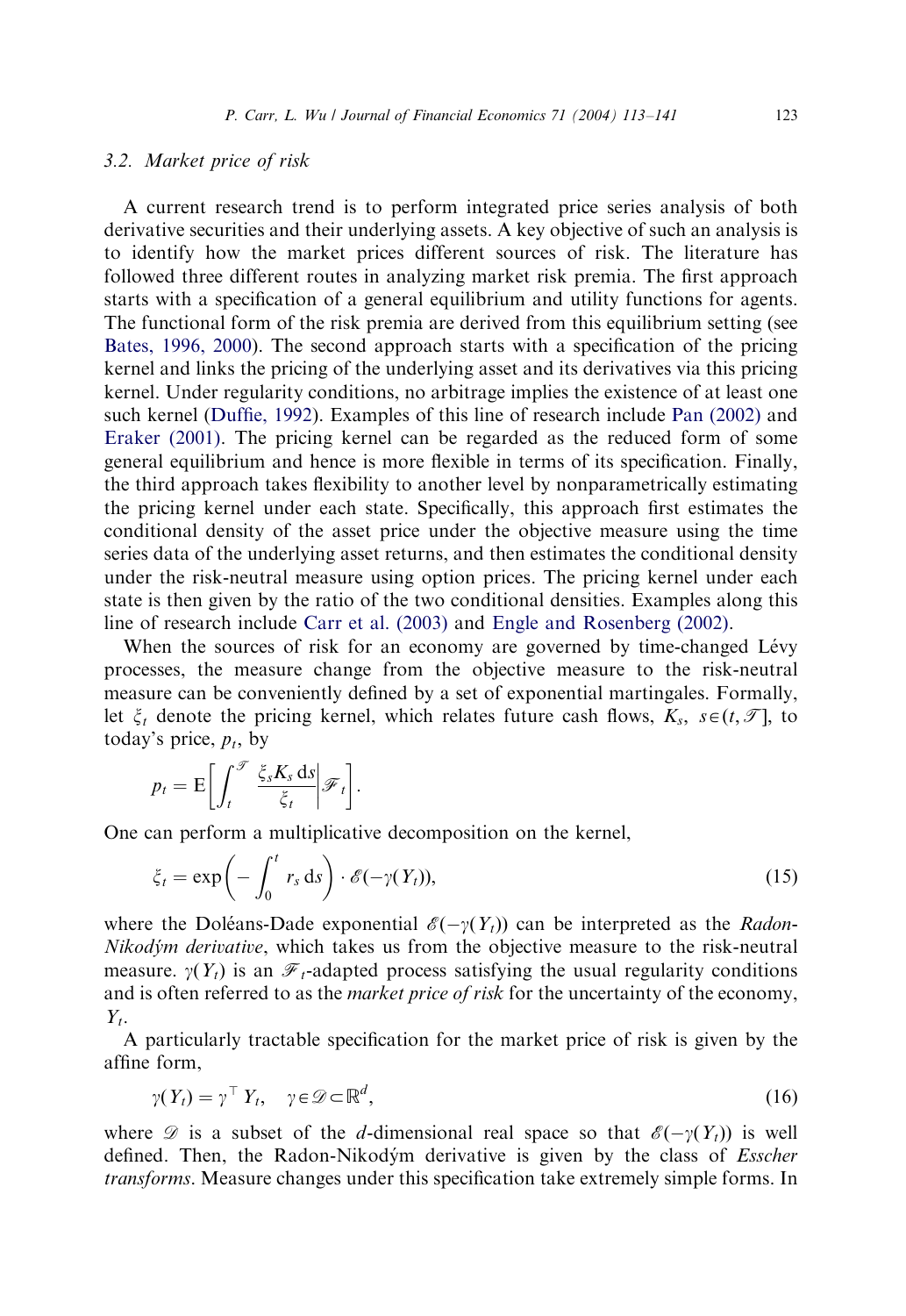Appendix A, we identify the characteristics of  $Y_t$  under measure changes defined by Esscher transforms. Furthermore, measure changes expressible as Esscher transforms are often supported byutilityoptimization (e.g., [Keller, 1997](#page-27-0); [Kallsen, 1998](#page-27-0)) or entropyminimization problems [\(Chan, 1999](#page-27-0)). See [Kallsen and Shiryaev \(2002\)](#page-27-0) for an excellent analysis of measure changes defined by Esscher transforms and their economic underpinnings.

#### 4. Specification analysis

Through extensive examples, this section addresses the issue of specifying the Lévy process, the activity rate process, and the correlation between the two. For each Lévy process, we focus on the derivation of its characteristic exponent; for each activity rate process, we focus on the derivation of the Laplace transform of random time; and finally, for each pairing of the two, we focus on the form of the complex-valued measure change and the Laplace transform of random time under this new measure. By Theorem 1, a joint specification of the Lévy process and the activity rate process determines the characteristic function of the time-changed Lévy process. Whenever possible, we link each example to the existing literature to show how theycan be arrived at from our general perspective. We also illustrate how these different specifications can be combined to generate a plethora of tractable specifications for the uncertainty of the economy.

#### 4.1. The Lévy process and its characteristic exponent

Since a Lévy process is uniquely characterized by its triplet of Lévy characteristics  $(\mu, \Sigma, \Pi)$ , the Lévy process is determined by individual specification of the components of this triplet. The first component  $\mu$  is the constant drift term. This component is often determined by no-arbitrage or equilibrium pricing relations and thus depends on the specification of the other two elements of the triplet. The second component  $\Sigma$  denotes the constant covariance matrix of a vector diffusion martingale. The third component is the Lévy measure  $\Pi(dx)$ , which controls the arrival rate of jumps of size  $x$ . By definition, this third jump component is orthogonal to the second diffusion component. Since the properties of a diffusion component are well known, we will focus on the properties of the lesser-known jump component.

A pure jump Lévy process can display either finite activity or infinite activity. In the former case, the aggregate jump arrival rate is finite, while in the latter case, an infinite number of jumps can occur in anyfinite time interval. Within the infiniteactivity category, the sample path of the jump process can exhibit either finite variation or infinite variation. In the former case, the aggregate absolute distance traveled by the process is finite, while in the latter case, it can be infinite over any finite time interval. Hence, there are three types of jump processes in all. For each type, we discuss the defining properties and existing examples in the literature. For ease of notation, we focus on scalar processes and use  $\pi(dx)$  to denote the Lévy measure of such a scalar process.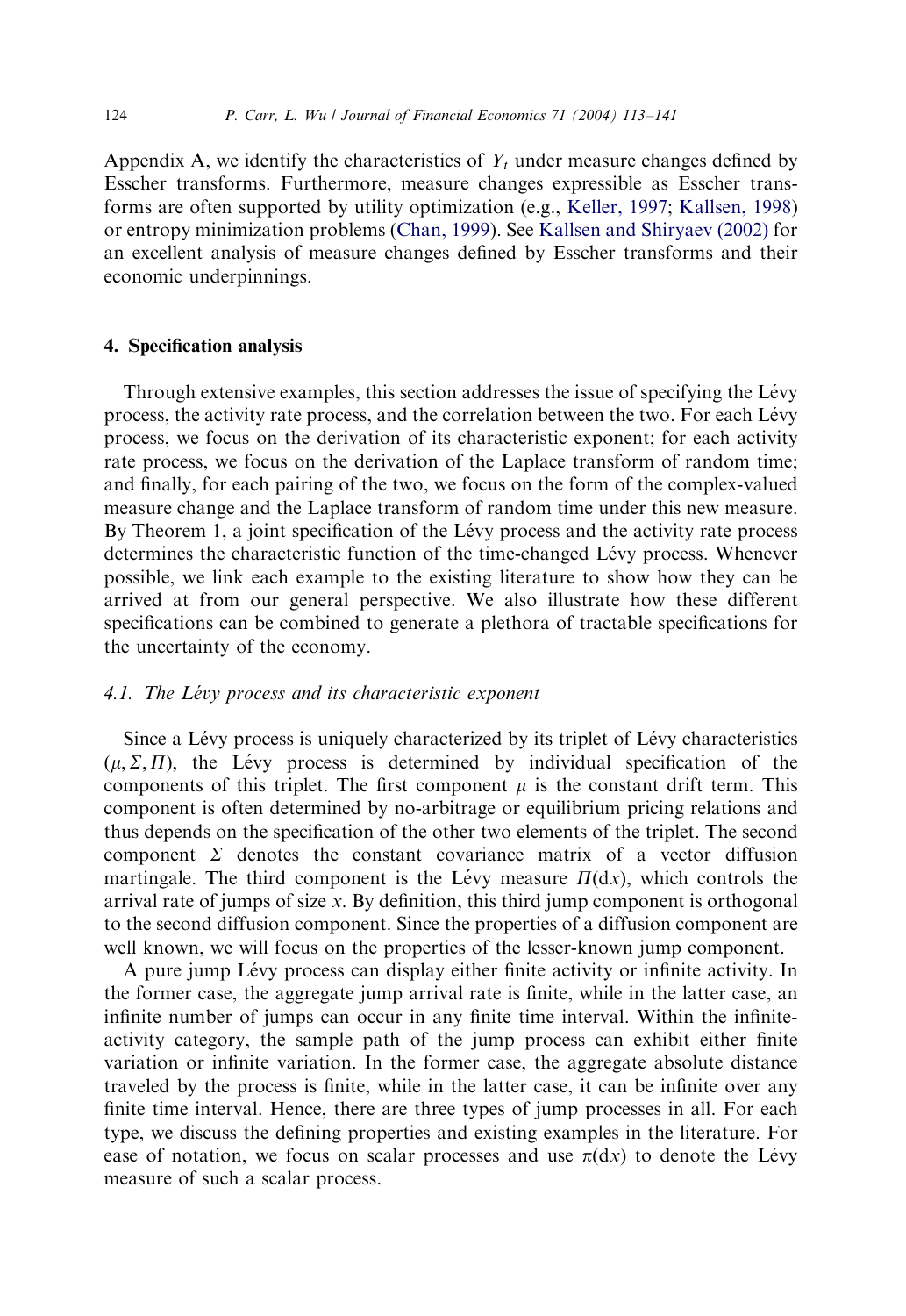## 4.1.1. Finite-activity Lévy jumps

A pure jump Lévy process exhibits finite activity if the following integral is finite:

$$
\int_{\mathbb{R}_0} \pi(\mathrm{d}x) = \lambda < \infty. \tag{17}
$$

Intuitively speaking, a finite-activity jump process exhibits a finite number of jumps within anyfinite time interval. The classical example of a finite-activity jump process is the compound Poisson jump process of [Merton \(1976\)](#page-28-0) (MJ). For such processes, the integral in (17) defines the *Poisson intensity*,  $\lambda$ . Conditional on one jump occuring, the MJ model assumes that the jump magnitude is normally distributed with mean  $\alpha$  and variance  $\sigma_j^2$ . The Lévy measure of the MJ process is given by

$$
\pi(\mathrm{d}x) = \lambda \frac{1}{\sqrt{2\pi\sigma_j^2}} \exp\left(-\frac{(x-\alpha)^2}{2\sigma_j^2}\right) \mathrm{d}x. \tag{18}
$$

Obviously, one can choose any distribution,  $F(x)$ , for the jump size under the compound Poisson framework and obtain the following Lévy measure,

$$
\pi(\mathrm{d}x)=\lambda\,\mathrm{d}F(x).
$$

The exact specification of the conditional jump distribution should be determined by the data. For example, [Kou \(2002\)](#page-27-0) assumes a double-exponential conditional distribution for the jump size. The Lévy measure in this case is given by

$$
\pi(\mathrm{d}x) = \lambda \, \mathrm{d}F(x) = \lambda \frac{1}{2\eta} \exp\left(-\frac{|x-k|}{\eta}\right) \mathrm{d}x.
$$

In another example, [Eraker et al. \(2003\)](#page-27-0) and [Eraker \(2001\)](#page-27-0) incorporate compound Poisson jumps into the stochastic volatility process, assuming that volatility can only jump upward and that the jump size is controlled bya one-sided exponential density. The Lévy measure is given by

$$
\pi(\mathrm{d}x) = \lambda \, \mathrm{d}F(x) = \lambda \frac{1}{\eta} \exp\left(-\frac{x}{\eta}\right) \mathrm{d}x, \quad x > 0.
$$

Based on the Lévy-Khintchine formula in (2), the characteristic exponent corresponding to these compound Poisson jump components is given by

$$
\Psi(\theta) = \int_{\mathbb{R}_0} (1 - e^{i\theta x}) \lambda \, dF(x) = \lambda (1 - \phi(\theta)),
$$
\n(19)

where  $\phi(\theta)$  denotes the characteristic function of the jump size distribution  $F(x)$ ,

$$
\phi(x) \equiv \int_{\mathbb{R}_0} e^{i\theta x} dF(x).
$$

## 4.1.2. Infinite activity Lévy jumps

Unlike a finite-activity jump process, an *infinite activity* jump process can generate an infinite number of jumps within any finite time interval. The integral of the Lévy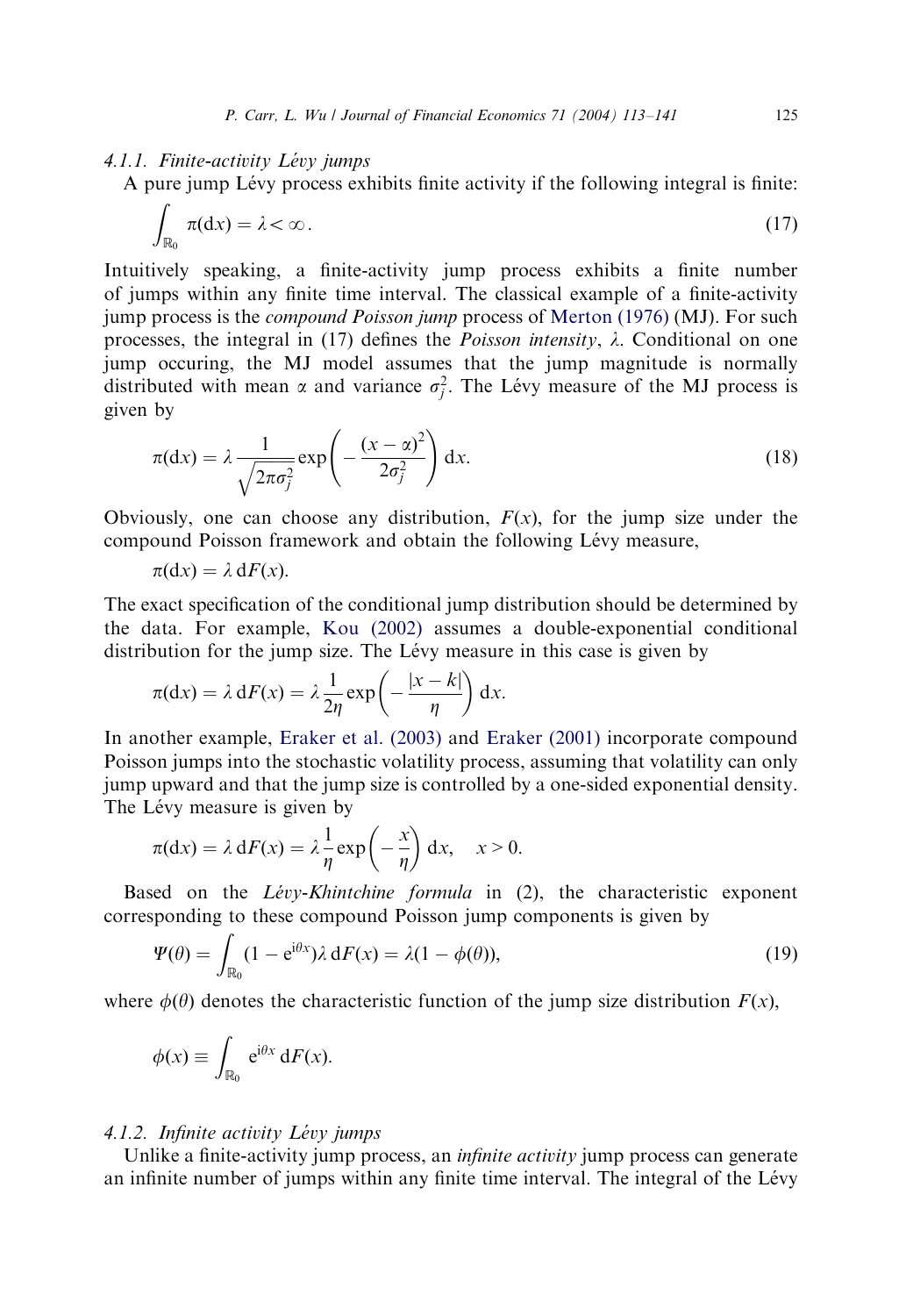measure in (17) is no longer finite. Examples in this class include the normal inverse Gaussian (NIG) model of [Barndorff-Nielsen \(1998\)](#page-26-0), the generalized hyperbolic class of [Eberlein et al. \(1998\),](#page-27-0) the variance gamma (VG) model of [Madan and Milne](#page-27-0) [\(1991\)](#page-27-0) and [Madan et al. \(1998\)](#page-27-0), the CGMY model of [Carr et al. \(2002\),](#page-27-0) and the finite moment log-stable (LS) model of [Carr and Wu \(2003\).](#page-26-0)

We list the Lévy measures and characteristic exponents of each of these examples in Table 1. For comparison, we also list the Lévy measures and characteristic exponents of the finite-activity jump examples. Finally, for completeness, we list the characteristic exponent of an arithmetic Brownian motion, which is the onlypurely continuous Lévy process. Note that for the infinite-activity pure jump Lévy examples, the NIG model is a special case of the generalized hyperbolic class with  $\lambda = -1/2$ . Furthermore, under the following parameterization, the VG model can be regarded as a special case of the CGMY model:

$$
C=\lambda, G=\mu_-/v_-, M=\mu_+/v_+, Y=0.
$$

Finally, the LS model can also be regarded as a special case of CGMY with  $G =$  $M = 0$  and also with  $C = 0$  when  $x > 0$ .

The sample paths of an infinite-activity jump process exhibit *finite variation* if the following integral is finite:

$$
\int_{\mathbb{R}_0} (1 \wedge |x|) \pi(\mathrm{d}x) < \infty,\tag{20}
$$

and *infinite variation* if the integral is infinite. Nevertheless, the *quadratic variation* has to be finite for the Lévy measure to be well defined,

$$
\int_{\mathbb{R}_0} (1 \wedge x^2) \pi(\mathrm{d} x) < \infty.
$$

The sample paths of the generalized hyperbolic class exhibit infinite variation. The sample paths of the CGMY process exhibit finite variation when  $Y \leq 1$  and infinite variation when  $Y \in (1, 2]$ . For the quadratic variation to be finite, we need  $Y \le 2$ .

## 4.2. The activity rate process and the Laplace transform

Given some specification of the Lévy process, the next step is to specify the random time. Since the random time is given by the integral  $T_t = \int_0^t v(s_-) ds$ , we determine this random time by specifying the activity rate process  $v(t)$ . Given a process for  $v(t)$ , the Laplace transform of  $T<sub>t</sub>$  is given by

$$
\mathscr{L}_{T_t}(\lambda) \equiv \mathrm{E}\bigg[\exp\bigg(-\lambda \int_0^t v(s_-) \, \mathrm{d} s\bigg)\bigg].
$$

This formulation is analogous to the pricing formula for a zero coupon bond if we regard  $v(t)$  as the "instantaneous interest rate." In particular, both the instantaneous interest rate and the instantaneous activity rate must be positive. We can therefore adopt existing interest rate models to model the instantaneous activity rate  $v(t)$ . In particular, we illustrate how to apply two of the most tractable classes of term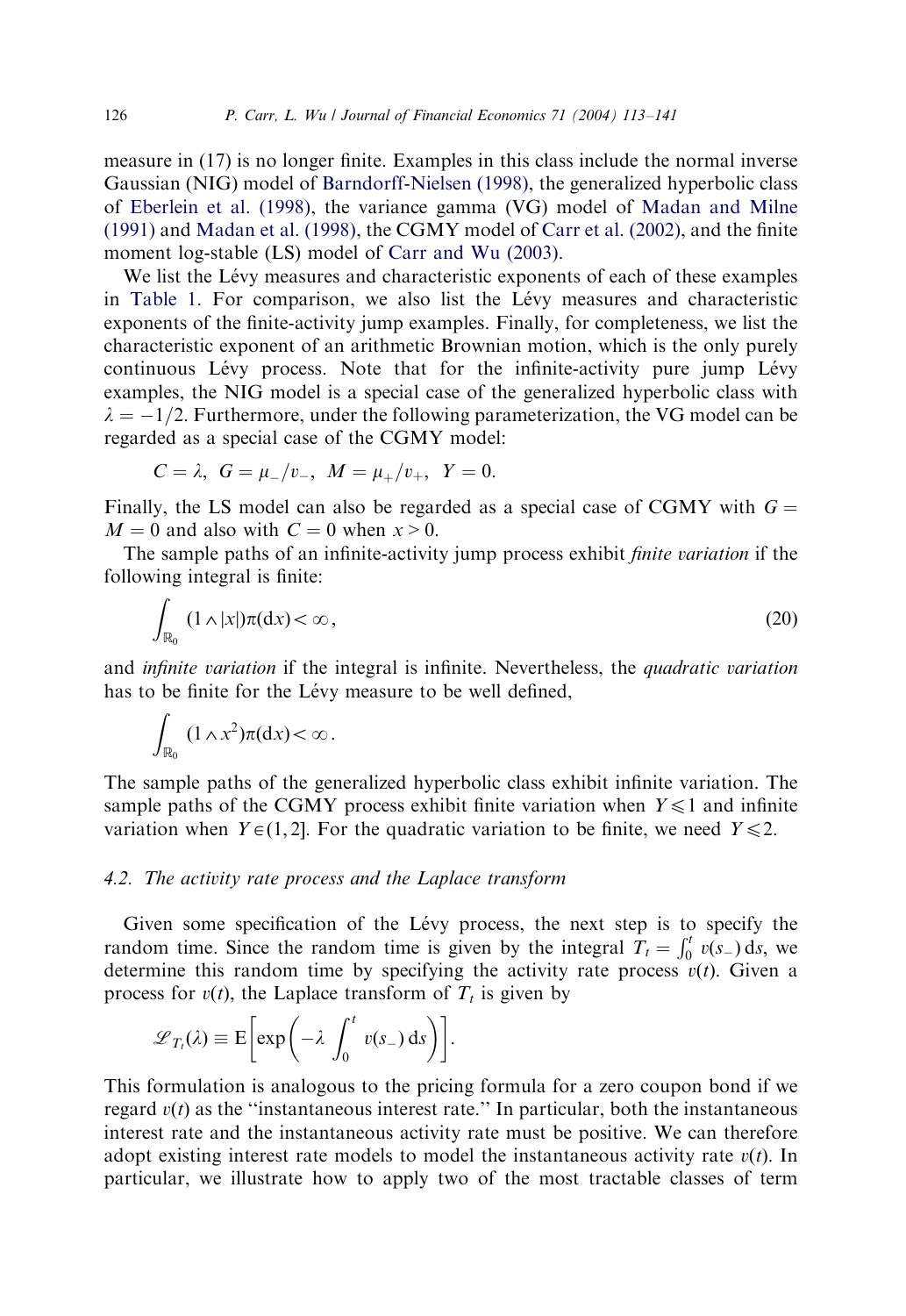Table 1

Entries summarize the Lévy measure and its corresponding characteristic exponent for each Lévy component specification

| Lévy                    | Lévy measures | Characteristic exponent |
|-------------------------|---------------|-------------------------|
| components $\pi(dx)/dx$ |               | $\Psi(\theta)$          |

 $-i\mu\theta + \frac{1}{2}\sigma^2\theta^2$ 

 $\lambda \left( 1 - \frac{1}{1 - i \theta \eta} \right)$ 

Pure continuous Lévy component  $\mu t + \sigma W_t$ 

Finite-activity pure jump Lévy components

Merton (1976) 
$$
\lambda \frac{1}{\sqrt{2\pi\sigma_j^2}} \exp\left(-\frac{(x-\alpha)^2}{2\sigma_j^2}\right)
$$
  $\lambda (1 - e^{i\theta \alpha - \frac{1}{2}\sigma_j^2 \theta^2})$   
Kou (2002)  $\lambda \frac{1}{2\eta} \exp\left(-\frac{|x-k|}{\eta}\right)$   $\lambda \left(1 - e^{i\theta k} \frac{1 - \eta^2}{1 + \theta^2 \eta^2}\right)$ 

Eraker (2001)  $\lambda \frac{1}{\eta} \exp \left(-\frac{x}{\eta}\right)$  $\left( -\frac{1}{2} \right)$ 

Infinite-activity pure jump Lévy components

$$
\begin{aligned}\n\text{NIG} \qquad & \mathbf{e}^{\beta x} \frac{\delta \alpha}{\pi |x|} K_1(\alpha |x|) \\
& \mathbf{H} \text{yperbolic} \qquad \frac{\mathbf{e}^{\beta x} \left[ \int_0^\infty \frac{\mathbf{e}^{-\sqrt{2y+x^2}|x|}}{\pi^2 y (J_{|\lambda|}^2 (\delta \sqrt{2y}) + Y_{|\lambda|}^2 (\delta \sqrt{2y}))} \, \mathrm{d}y \right. \\
&\quad - \delta \left[ \sqrt{\alpha^2 - \beta^2} - \sqrt{\alpha^2 - (\beta + i\theta)^2} \right] \\
\text{Hyperbolic} \qquad & \frac{\mathbf{e}^{\beta x}}{|x|} \left[ \int_0^\infty \frac{\mathbf{e}^{-\sqrt{2y+x^2}|x|}}{\pi^2 y (J_{|\lambda|}^2 (\delta \sqrt{2y}) + Y_{|\lambda|}^2 (\delta \sqrt{2y}))} \, \mathrm{d}y \right. \\
&\quad - \ln \left[ \frac{\sqrt{\alpha^2 - \beta^2}}{\sqrt{\alpha^2 - (\beta + i\theta)^2}} \right] \left( \frac{\kappa_\lambda (\delta \sqrt{\alpha^2 - (\beta + i\theta)^2})}{\kappa_\lambda (\delta \sqrt{\alpha^2 - \beta^2})} \right] \\
& \quad + \mathbf{1}_{\lambda \ge 0} \lambda \mathbf{e}^{-\alpha |x|} \text{,} \\
& \quad \int C \mathbf{e}^{-G|x|} |x|^{-Y-1}, \quad x < 0, \\
& \qquad \qquad C\Gamma(-Y)[M^Y - (M - i\theta)^Y + G - (G + i\theta)^Y]\n\end{aligned}
$$

 $\overline{V}$ G

$$
\frac{\mu_{\pm}^2}{v_{\pm}}\frac{\exp(-\frac{\mu_{\pm}}{v_{\pm}}|x|)}{|x|}
$$

 $\frac{v_{\pm}+v_{\pm}v_{\pm}}{|x|}$   $\lambda \ln(1-iu\alpha + \frac{1}{2}\sigma_j^2 u^2)$ 

$$
\left(\mu_{\pm}=\frac{1}{2}\lambda\Big[\sqrt{\alpha^2+2\sigma_j^2}\pm\alpha\Big],v_{\pm}=\mu_{\pm}^2/\lambda\right)
$$

 $Ce^{-M|x|}|x|^{-Y-1}, \quad x > 0$ 

LS 
$$
c|x|^{-\alpha-1}, \quad x<0
$$
  $-c\Gamma(-\alpha)(i\theta)^{\alpha}$ 

structure models to the modeling of activity rates and to the derivation of the Laplace transform of random time.

## 4.2.1. Affine activity rate models

Let  $Z$  be a k-dimensional Markov process that starts at  $z_0$  and satisfies the following stochastic differential equation:

$$
dZ_t = \mu(Z_t) dt + \sigma(Z_t) dW_t + q dJ(\gamma(Z_t)).
$$
\n(21)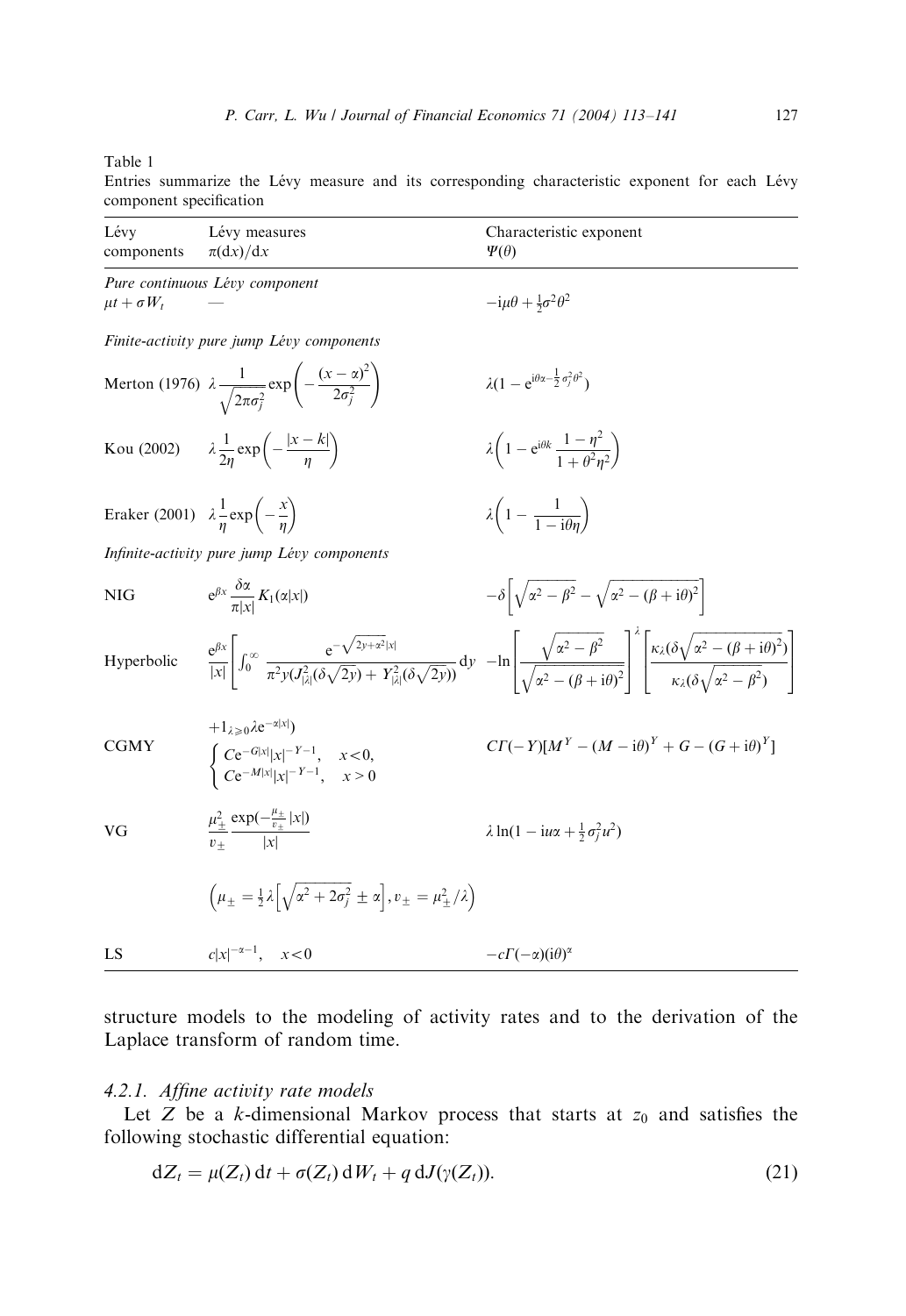Here,  $W$  is a k-dimensional Wiener process and  $J$  is a Poisson jump component with intensity  $\gamma(Z_t)$  and random jump magnitude q, characterized by its two-sided Laplace transform  $\mathscr{L}_{q}(\cdot)$ . Furthermore, we require that the  $k \times 1$  vector  $\mu(Z_t)$  and  $k \times k$  matrix  $\sigma(Z_t)$  satisfy some technical conditions, such that the stochastic differential equation has a strong solution. The instantaneous rate of activity  $v(t)$  is assumed to be a function of the Markov process  $Z_t$ .

Definition 1. In affine activity rate models, the Laplace transform of the random **EXEMPLE 1.** Explore the models, the Explore transform of the function time,  $T_t = \int_0^t v(s_-) ds$ , is an exponential-affine function of the Markov process  $Z_t$ :

$$
\mathcal{L}_{T_t}(\lambda) \equiv \mathrm{E}[e^{-\lambda T_t}] = \exp(-\mathbf{b}(t)^{\top} z_0 - c(t)),\tag{22}
$$

where  $\mathbf{b}(t) \in \mathbb{R}^k$  and  $c(t)$  is a scalar.

The following proposition presents conditions that are sufficient for (22) to hold.

**Proposition 1.** If the instantaneous activity rate  $v(t)$ , the drift vector  $\mu(Z)$ , the diffusion covariance matrix  $\sigma(Z) \sigma(Z)^\perp$  , and the arrival rate  $\gamma(Z)$  of the Markov process are all affine in Z, then the Laplace transform  $\mathscr{L}_{T_{t}}(\lambda)$  is exponential-affine in  $z_{0}$ .

The above process and proposition generalize the original work of [Duffie and Kan](#page-27-0) [\(1996\)](#page-27-0) for the affine term structure models of interest rates. The extension to compound Poisson-type jumps (with time-varying Poisson jump intensity) is due to [Duffie et al. \(2000\)](#page-27-0). In particular, let

$$
v(t) = \mathbf{b}_v^{\top} Z_t + c_v, \quad \mathbf{b}_v \in \mathbb{R}^k, \quad c_v \in \mathbb{R},
$$
  
\n
$$
\mu(Z_t) = a - \kappa Z_t, \quad \kappa \in \mathbb{R}^{k \times k}, \quad a \in \mathbb{R}^k,
$$
  
\n
$$
[\sigma(Z_t)\sigma(Z_t)^{\top}]_{ii} = \alpha_i + \beta_i^{\top} Z_t, \quad \alpha_i \in \mathbb{R}, \quad \beta_i \in \mathbb{R}^k,
$$
  
\n
$$
[\sigma(Z_t)\sigma(Z_t)^{\top}]_{ij} = 0, \quad i \neq j,
$$
  
\n
$$
\gamma(Z_t) = a_{\gamma} + \mathbf{b}_{\gamma}^{\top} Z_t, \quad \alpha_{\gamma} \in \mathbb{R}, \quad \mathbf{b}_{\gamma} \in \mathbb{R}^k.
$$

Then the coefficients  $\{b(t), c(t)\}\$  for the Laplace transform in (22) are determined by the following ordinary differential equations:

$$
\mathbf{b}'(t) = \lambda \mathbf{b}_v - \kappa^\top \mathbf{b}(t) - \beta \mathbf{b}(t)^2 / 2 - \mathbf{b}_\gamma (\mathcal{L}_q(\mathbf{b}(t)) - 1), \text{ and}
$$
  
\n
$$
c'(t) = \lambda c_v + \mathbf{b}(t)^\top a - \mathbf{b}(t)^\top \alpha \mathbf{b}(t) / 2 - \alpha_\gamma (\mathcal{L}_q(\mathbf{b}(t)) - 1),
$$
\n(23)

with the boundary conditions  $b(0) = 0$  and  $c(0) = 0$ . In Eq. (23),  $\alpha$  denotes a diagonal matrix with the *i*th diagonal element given by  $\alpha_i$ ,  $\beta$  denotes a ( $k \times k$ ) matrix with the *i*th column given by  $\beta_i$ , and  $\mathbf{b}(t)^2$  denotes a  $(k \times 1)$  vector with the *i*th element given by  $b(t)$ <sup>2</sup>. Closed-form solutions for the coefficients exist only under special cases, although they are easily computed numerically. A one-factor special case, where an analytical solution is available, is the square-root model of [Cox et al.](#page-27-0) [\(1985\)](#page-27-0) for interest rates and [Heston \(1993\)](#page-27-0) for stochastic volatility.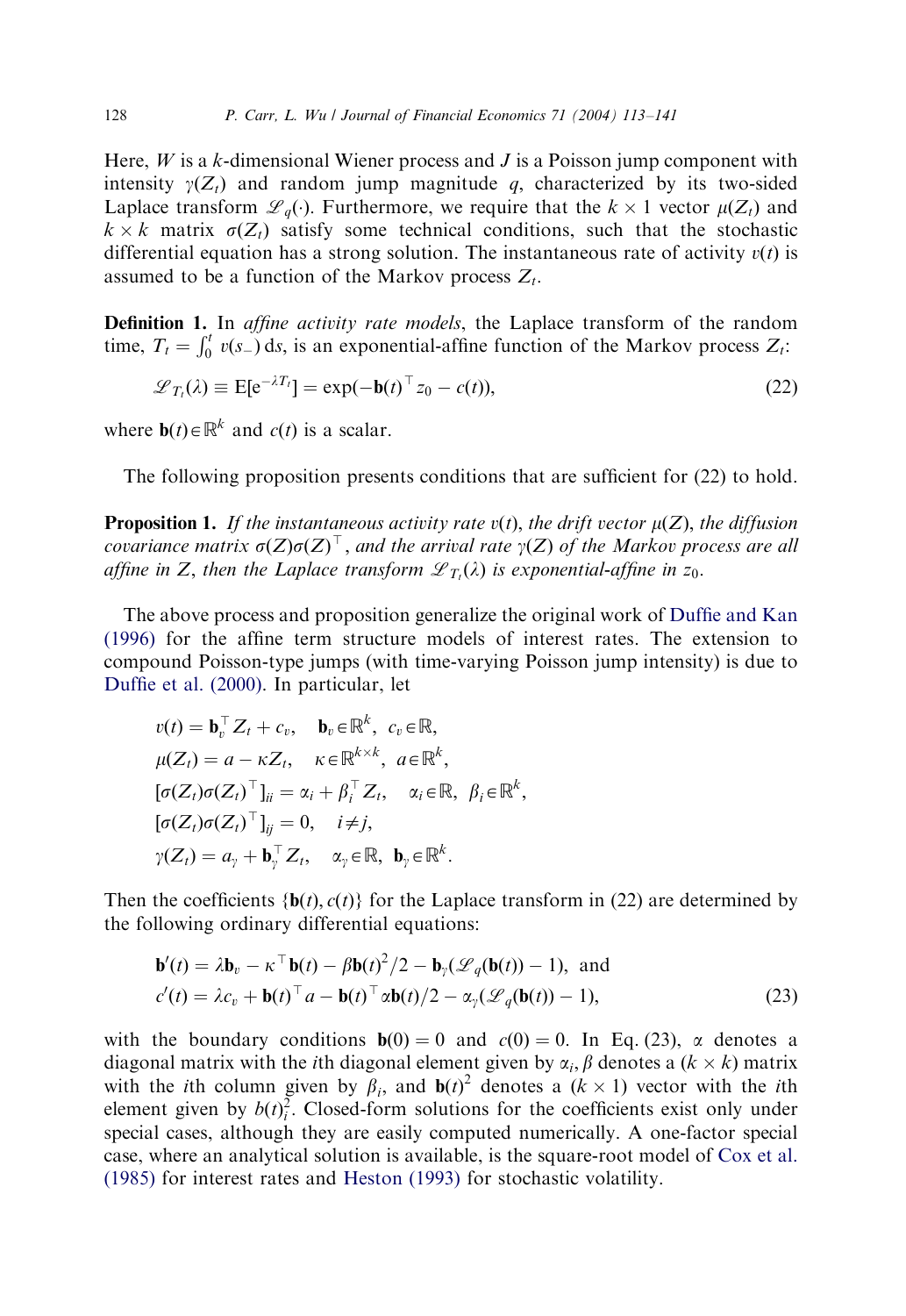## 4.2.2. Affine activity rate models with more general jump specifications

Jumps in the above affine framework are confined to be finite-activity compound Poisson type jumps. The jump intensity  $\gamma$  can depend on the state vector and hence be time-varying. In a one factor setting, we can adopt the following generalized version of the affine term structure model due to [Filipovi](#page-27-0)c [\(2001\)](#page-27-0), which allows a more flexible jump specification. Formally, we can characterize the activity rate process  $v(t)$  as a Feller process with generator

$$
\mathscr{A}f(x) = \frac{1}{2}\sigma^2 x f''(x) + (a' - \kappa x)f'(x) + \int_{\mathbb{R}_0^+} (f(x+y) - f(x) - f'(x)(1 \wedge y))(m(\mathrm{d}y) + x\mu(\mathrm{d}y)),
$$
 (24)

where  $a' = a + \int_{\mathbb{R}^+} (1 \wedge y)m(dy)$  for some constant numbers  $\sigma$ ,  $a \in \mathbb{R}^+$ ,  $\kappa \in \mathbb{R}$ , and nonnegative Borel measures  $m(dy)$  and  $\mu(dy)$  satisfying the following condition:

$$
\int_{\mathbb{R}_0^+} (1 \wedge y) m(dy) + \int_{\mathbb{R}_0^+} (1 \wedge y^2) \mu(dy) < \infty.
$$
 (25)

Note that the first line in (24) is due to the continuous part of the process and is equivalent to the [Cox et al. \(1985\)](#page-27-0) or [Heston \(1993\)](#page-27-0) specification. The second line is due to the jump part of the process. All three components of the Lévy triplet depend linearly on the state variable x. Such processes are known as (stochastically continuous) conservative CBI processes (continuous state branching processes with immigration) and have been well studied by [Kawazu and Watanabe \(1971\)](#page-27-0), among others. The condition in (25) says that the jump component dictated by the measure  $m(dy)$  has to exhibit finite variation, while the jump component dictated by the measure  $\mu(dy)$  only needs to exhibit finite quadratic variation. Hence, one can adopt any of the Lévy measure specifications in Table 1 for  $\mu(dy)$ , and any of the finite variation ones for  $m(\text{d}y)$ , with only one slight modification: arrival rates of negative jumps need to be set to zero.

Under such a specification, the Laplace transform of random time is exponential affine in the current activity rate level  $v_0$ ,

$$
\mathcal{L}_{T_t}(\lambda) = \exp(-b(t)v_0 - c(t)),\tag{26}
$$

with the coefficients  $[b(t), c(t)]$  given by the following ordinary differential equations:

$$
b'(t) = \lambda - \kappa b(t) - \frac{1}{2} \sigma^2 b(t)^2 + \int_{\mathbb{R}_0^+} (1 - e^{-y b(t)} - b(t)(1 \wedge y)) \mu(dy),
$$
  
\n
$$
c'(t) = ab(t) + \int_{\mathbb{R}_0^+} (1 - e^{-y b(t)}) m(dy),
$$
\n(27)

with boundary conditions  $b(0) = 0$  and  $c(0) = 0$ .

#### 4.2.3. Quadratic activity rate models

In this subsection, we adopt the quadratic term structure model of [Leippold and](#page-27-0) [Wu \(2002\)](#page-27-0) for the purpose of modeling the instantaneous activity rate.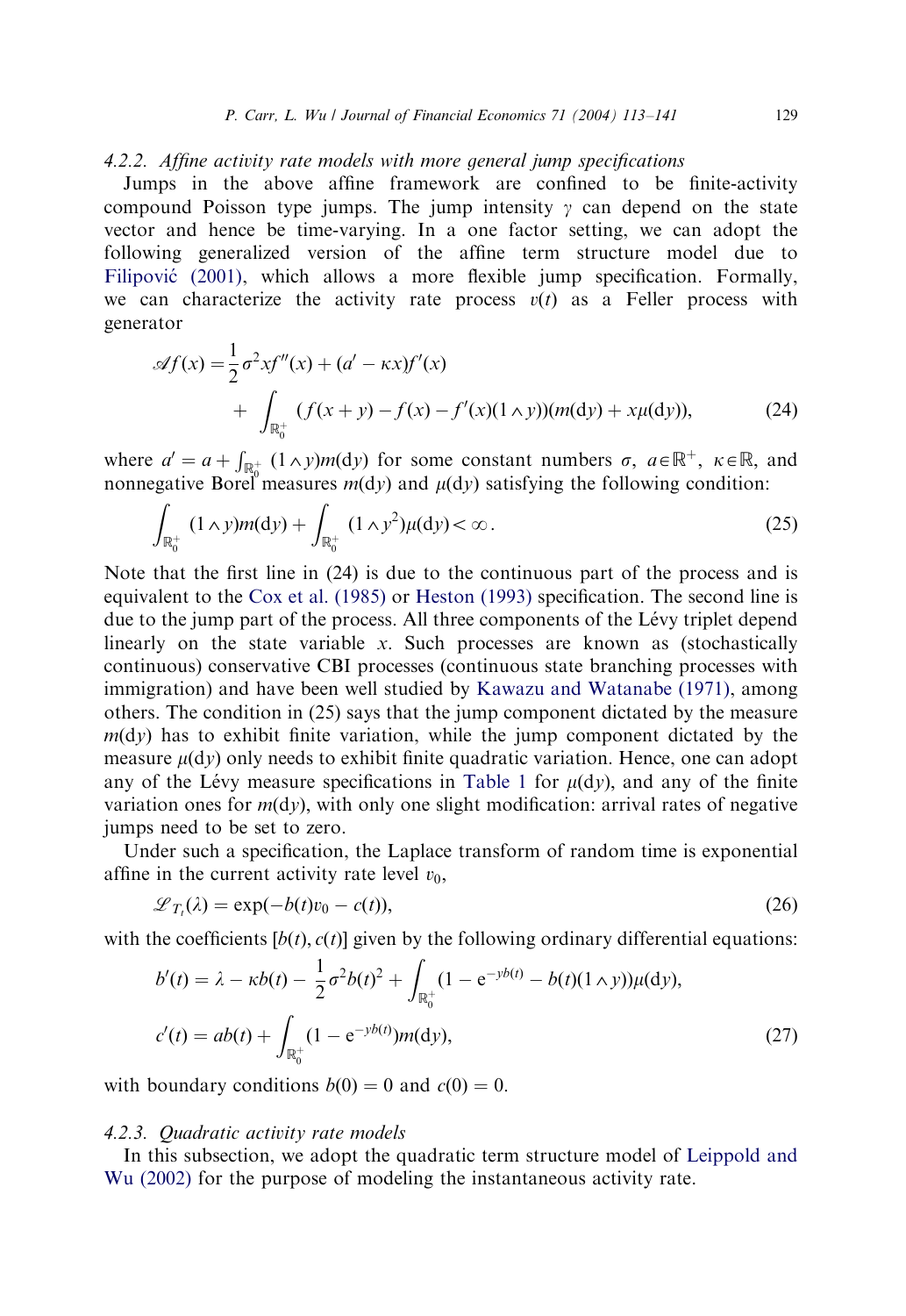**Definition 2.** In quadratic activity rate models, the Laplace transform of random time is an exponential-quadratic function of the Markov process Z if

$$
\mathscr{L}_{T_t}(\lambda) = \mathbf{E}\bigg[\exp(-\lambda \int_0^t v(s) \, ds\bigg] = \exp[-z_0^\top A(t)z_0 - \mathbf{b}(t)^\top z_0 - c(t)],\tag{28}
$$

with  $A(t) \in \mathbb{R}^{k \times k}$ ,  $\mathbf{b}(t) \in \mathbb{R}^{k}$ , and  $c(t) \in \mathbb{R}$ .

The following proposition presents the sufficient conditions for obtaining quadratic activity rate models:

**Proposition 2.** If the instantaneous rate of activity  $v(t)$  is quadratic in Z,  $\mu(Z)$  is affine in Z, and  $\sigma(Z) = \sigma$  is a constant matrix, then the Laplace transform of the random time  $\mathscr{L}_L(\lambda)$  is exponential-quadratic in Z.

The proof follows [Leippold and Wu \(2002\).](#page-27-0) Formally, under non-degeneracy conditions and a possible re-scaling and rotation of indices, we let

$$
\mu(Z) = -\kappa Z_t, \quad \sigma(Z) = I, \quad \kappa, \quad I \in \mathbb{R}^{k \times k},
$$
  

$$
v(t) = Z_t^\top A_v Z_t + \mathbf{b}_v^\top Z_t + c_v, \quad A_v \in \mathbb{R}^{k \times k}, \quad \mathbf{b}_v \in \mathbb{R}^k, \quad c_v \in \mathbb{R}.
$$

For the Markov process to be stationary, we need all eigenvalues of  $\kappa$  to be positive. Furthermore, a sufficient condition for  $v(t)$  to be positive is to let  $A_v$  be positive definite and  $c_v > \frac{1}{4} \mathbf{b}_v^{\top} A_v \mathbf{b}_v$ . Given the above parameterization, the ordinary differential equations governing the coefficients in the Laplace transform are given by

$$
A'(t) = \lambda A_v - A(t)\kappa - \kappa^{\top} A(\tau) - 2A(t)^2,
$$
  
\n
$$
\mathbf{b}'(t) = \lambda \mathbf{b}_v - \kappa \mathbf{b}(t) - 2A(t)^{\top} \mathbf{b}(t), \text{ and}
$$
  
\n
$$
c'(t) = \lambda c_v + tr A(t) - \mathbf{b}(t)^{\top} \mathbf{b}(t)/2,
$$
\n(29)

subject to the boundary conditions:  $A(0) = 0$ ,  $b(0) = 0$ , and  $c(0) = 0$ .

Table 2 summarizes the Laplace transform of random time under the three classes of activityrate processes. Obviously, anyof these activityrate specifications can be combined with the Lévy process specifications in Table 1 in forming a time-changed Lévy process.

# 4.3. Correlation and the leverage-neutral measure

The observed negative correlation between returns and their volatilities in the equity market is usually referred to as the leverage effect. This leverage effect can be accommodated by allowing (negative) correlations between increments in the Lévy process and increments in the activity rate process. Recall that every purely continuous component is orthogonal to every pure jump component. Hence, if the Lévy process is purely continuous, nonzero correlation can only be induced by a continuous component in the activity rate process. Similarly, if the Lévy process is pure jump, nonzero correlation can onlybe induced bya jump component in the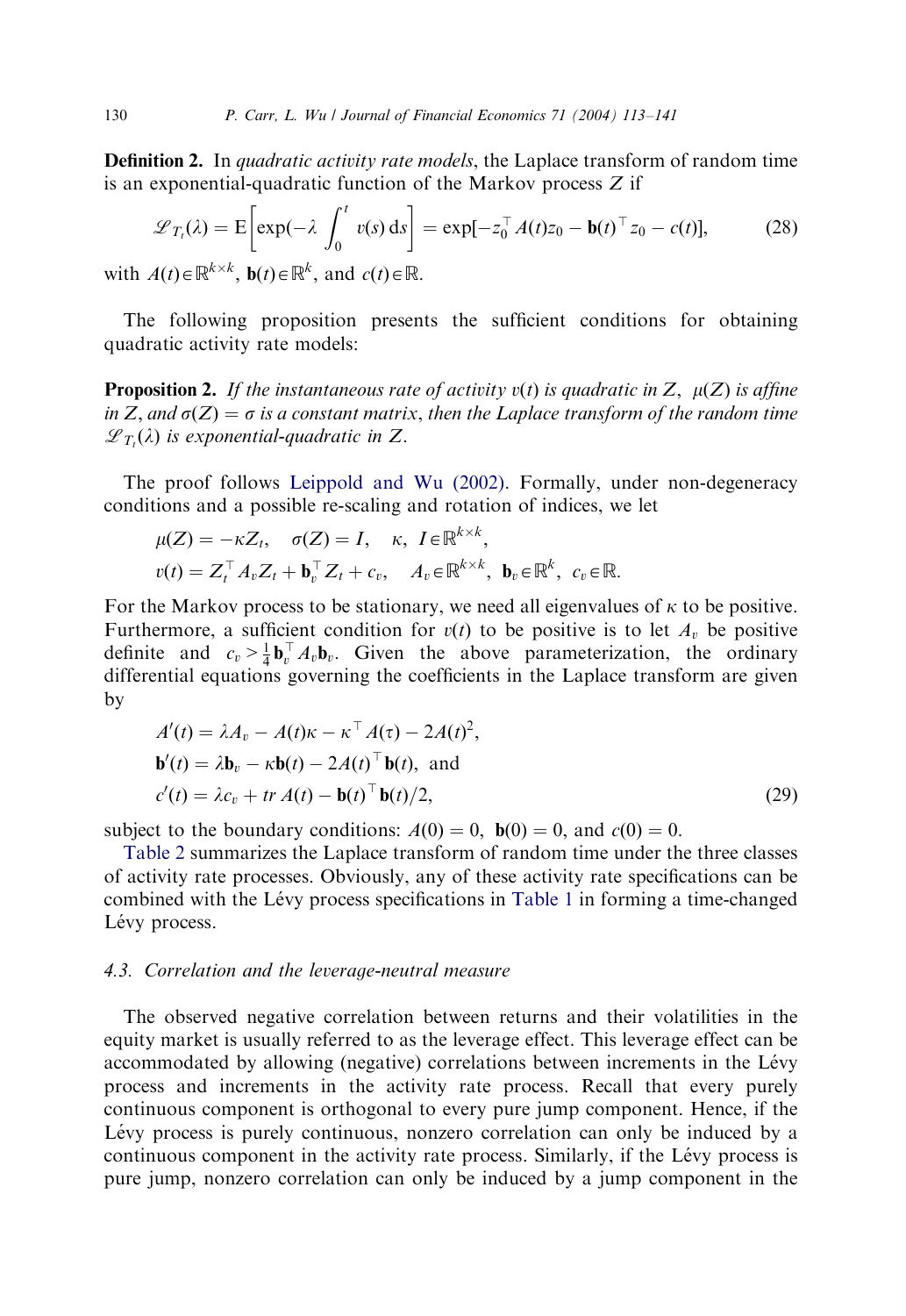Table 2

Under each class of activity rate processes, the entries summarize the specification of the activity rate and the corresponding Laplace transform of random time

| Activity rate specification<br>v(t)                                            | Laplace transform<br>$\mathscr{L}_T(\lambda) \equiv \mathrm{E}[e^{-\lambda T_t}]$                                                                                   |
|--------------------------------------------------------------------------------|---------------------------------------------------------------------------------------------------------------------------------------------------------------------|
| Affine: Duffie et al. (2000)                                                   |                                                                                                                                                                     |
| $v(t) = \mathbf{b}_{n}^{\top} Z_{t} + c_{n}$                                   | $\exp(-\mathbf{b}(t)^{\top} z_0 - c(t)),$                                                                                                                           |
| $\mu(Z_t) = a - \kappa Z_t.$                                                   | $\mathbf{b}'(t) = \lambda \mathbf{b}_v - \kappa^\top \mathbf{b}(t) - \frac{1}{2} \beta \mathbf{b}(t)^2$                                                             |
| $\left[\sigma(Z_t)\sigma(Z_t)^\top\right]_{ii} = \alpha_i + \beta_i^\top Z_t,$ |                                                                                                                                                                     |
| $[\sigma(Z_t)\sigma(Z_t)^{\top}]_{ii} = 0, \quad i \neq j,$                    | $-\mathbf{b}_{\gamma}(\mathcal{L}_q(\mathbf{b}(t)) - 1),$<br>$c'(t) = \lambda c_v + \mathbf{b}(t)^{\top} a - \frac{1}{2} \mathbf{b}(t)^{\top} \alpha \mathbf{b}(t)$ |
| $\gamma(Z_t) = a_\gamma + \mathbf{b}_\gamma^\top Z_t.$                         | $-a_v(\mathscr{L}_a(\mathbf{b}(t))-1),$                                                                                                                             |
|                                                                                | $\mathbf{b}(0) = 0, \ c(0) = 0.$                                                                                                                                    |
| Generalized affine: Filipović (2001)                                           |                                                                                                                                                                     |
| $\mathscr{A}f(x) = \frac{1}{2} \sigma^2 x f''(x) + (d' - \kappa x) f'(x)$      |                                                                                                                                                                     |
| + $\int_{\mathbb{R}^+_2} (f(x+y) - f(x) + f'(x)(1 \wedge y))$                  | $\exp(-b(t)v_0 - c(t)),$<br>$b'(t) = \lambda - \kappa b(t) - \frac{1}{2}\sigma^2 b(t)^2$                                                                            |
| $(m(dy) + xu(dy))$ ,                                                           | $+ \int_{\mathbb{R}^+_0} (1 - e^{-y b(t)} - b(t)(1 \wedge y)) \mu(dy),$                                                                                             |
| $a' = a + \int_{\mathbb{R}^+} (1 \wedge y) m(dy),$                             | $c'(t) = ab(t) + \int_{\mathbb{R}^+} (1 - e^{-y b(t)}) m(dy),$                                                                                                      |
| $\int_{\mathbb{R}^+} [(1 \wedge y) m(dy) + (1 \wedge y^2) \mu(dy)] < \infty$ . | $b(0) = c(0) = 0.$                                                                                                                                                  |
| Quadratic: Leippold and Wu (2002)                                              |                                                                                                                                                                     |
|                                                                                | $\exp[-z_0^{\top} A(t)z_0 - \mathbf{b}(t)^{\top} z_0 - c(t)].$                                                                                                      |
|                                                                                | $A'(t) = \lambda A_n - A(t)\kappa - \kappa^{T} A(\tau) - 2A(t)^{2}$ .                                                                                               |
| $\mu(Z) = -\kappa Z$ , $\sigma(Z) = l$ .                                       | $\mathbf{b}'(t) = \lambda \mathbf{b}_v - \kappa \mathbf{b}(t) - 2A(t)^{\top} \mathbf{b}(t).$                                                                        |
| $v(t) = Z_{t}^{T} A_{v} Z_{t} + \mathbf{b}_{v}^{T} Z_{t} + c_{v}.$             | $c'(t) = \lambda c_n + tr A(t) - \mathbf{b}(t)^{\top} \mathbf{b}(t)/2$ ,                                                                                            |
|                                                                                | $A(0) = 0$ , $b(0) = 0$ , $c(0) = 0$ .                                                                                                                              |

activity rate process. Furthermore, if the pure jump Lévy process has finite (resp. infinite) activity, nonzero correlation can only be induced by a finite (resp. infinite) activity jump component in the activity rate process. We use examples to illustrate each case. For each example, we demonstrate how to perform the complex-valued measure change using Proposition A.1 in Appendix A. We then derive the characteristic function of the time-changed Lévy process. We deliberately select some familiar examples from the literature in order to confirm the validity of our novel approach. We find that in everycase, our approach accords with the known results previouslyobtained bysolving partial differential equations. To illustrate the versatilityof our approach, we also present an example that is new to the literature.

## 4.3.1. Leverage via diffusions

Consider the case where the Lévy process is a standard Brownian motion  $X_t = W_t$ , and the instantaneous activity rate follows the mean-reverting square-root process of [Heston \(1993\).](#page-27-0) The leverage effect can be accommodated by negatively correlating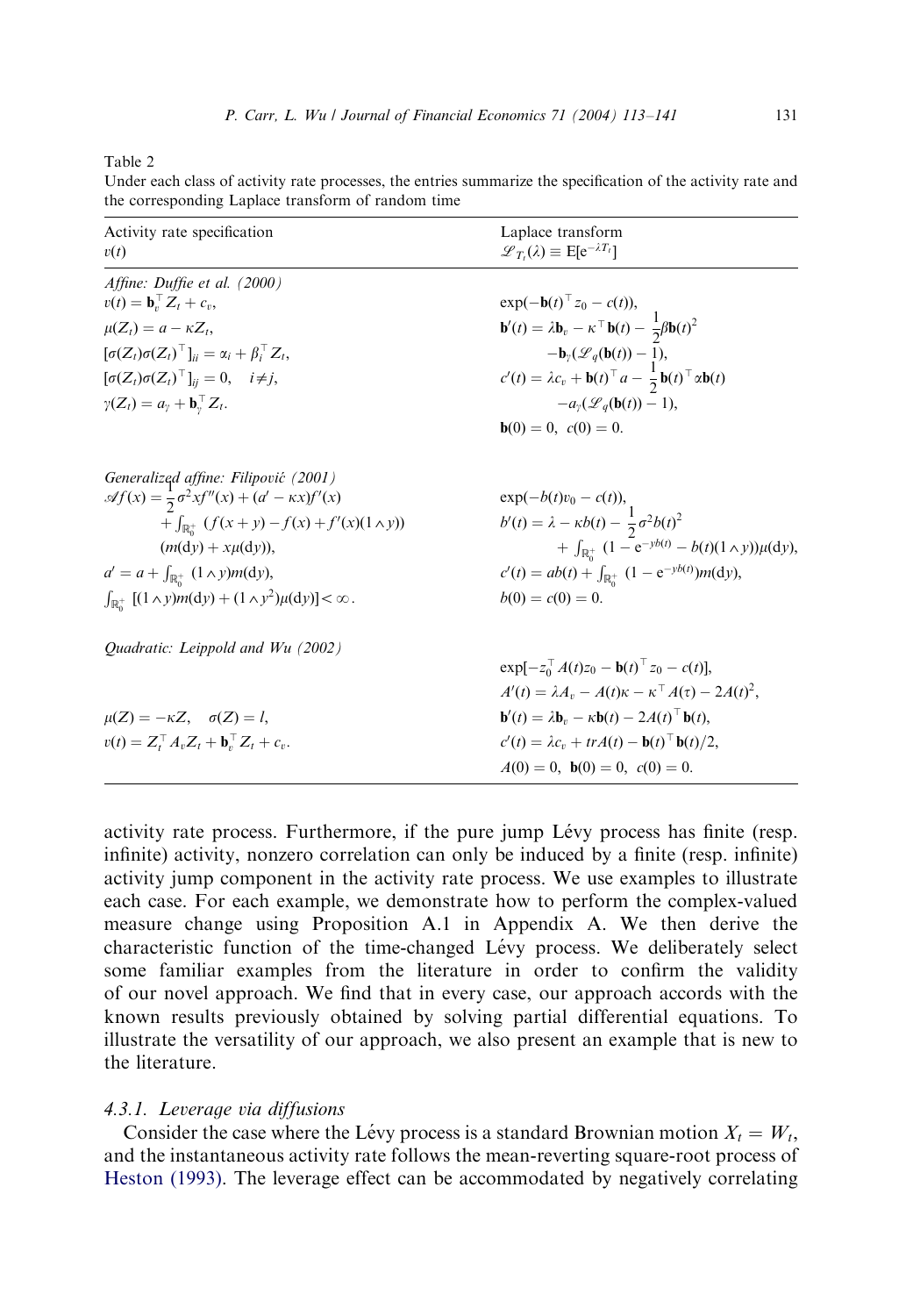the Brownian motion driving  $X_t$  and the Brownian motion driving  $v(t)$ . This setup is summarized by the following specification under measure  $P$ :

$$
X_t = W_t,
$$
  
\n
$$
dv(t) = (a - \kappa v(t)) dt + \eta \sqrt{v(t)} dZ_t
$$
, and  
\n
$$
E[dW_t dZ_t] = \rho dt.
$$

By Theorem 1, the characteristic function of  $Y_t \equiv X_{T_t}$  can be represented as the Laplace transform of  $T_t$  under a new complex-valued measure  $Q(\theta)$ :

$$
\phi_{Y_t}(\theta) \equiv \mathrm{E}[e^{i\theta Y_t}] = \mathscr{L}^{\theta}_{T_t} \left(\frac{1}{2} \theta^2\right),
$$

where  $\theta^2/2$  is the characteristic exponent of the underlying Lévy process  $X_t = W_t$ (see the first entry in Table 1). The new measure  $Q(\theta)$  is defined by the following exponential martingale:

$$
\frac{\mathrm{d}Q(\theta)}{\mathrm{d}P}\bigg|_{t} = \exp\bigg(i\theta Y_t + \frac{1}{2}\theta^2 \int_0^t v(s) \,\mathrm{d}s\bigg).
$$

A slight extension of Girsanov's theorem to complex-valued measures implies that under measure  $Q(\theta)$ , the diffusion part of  $v(t)$  is unaltered, while the drift of  $v(t)$  is adjusted to

$$
\mu_v(t)^{\mathcal{Q}} = a - \kappa v(t) + i\theta \eta \rho v(t).
$$

Hence, under measure  $Q(\theta)$ ,  $v(t)$  satisfies the conditions in (23) (see the first entry in Table 2) for the affine class of activity rates with

$$
b_v = 1, c_v = 0,
$$
  
\n
$$
\kappa^Q = \kappa - i\theta \eta \rho, a^Q = a,
$$
  
\n
$$
\alpha = 0, \beta = \eta^2, \gamma = 0, \text{ and}
$$
  
\n
$$
\lambda = \Psi_x(\theta) = \theta^2/2.
$$
\n(30)

Based on Proposition 1, the characteristic function of  $Y_t$  is exponential-affine in  $v_0$ ,

$$
\phi_{Y_t}(\theta) = \exp(-b(t)v_0 - c(t)),
$$

where the parameters  $[a(t), b(t)]$  are given by the ordinary differential equations in (23) with the substitutions given in (30). For this particular one-factor case, the ordinary differential equations can be solved analytically:

$$
b(t) = \frac{\theta^2 (1 - e^{-\delta t})}{(\delta + \kappa^2) + (\delta - \kappa^2) e^{-\delta t}},
$$
  

$$
c(t) = \frac{a}{\eta^2} \left[ 2 \ln \frac{(2\delta - (\delta - \kappa^2)(1 - e^{-t\delta}))}{2\delta} + (\delta - \kappa^2)t \right],
$$
  

$$
\epsilon^2 \delta^2 - (\kappa^2)^2 + \theta^2 \kappa^2
$$

where  $\delta^2 = (\kappa^Q)^2 + \theta^2 \eta^2$ .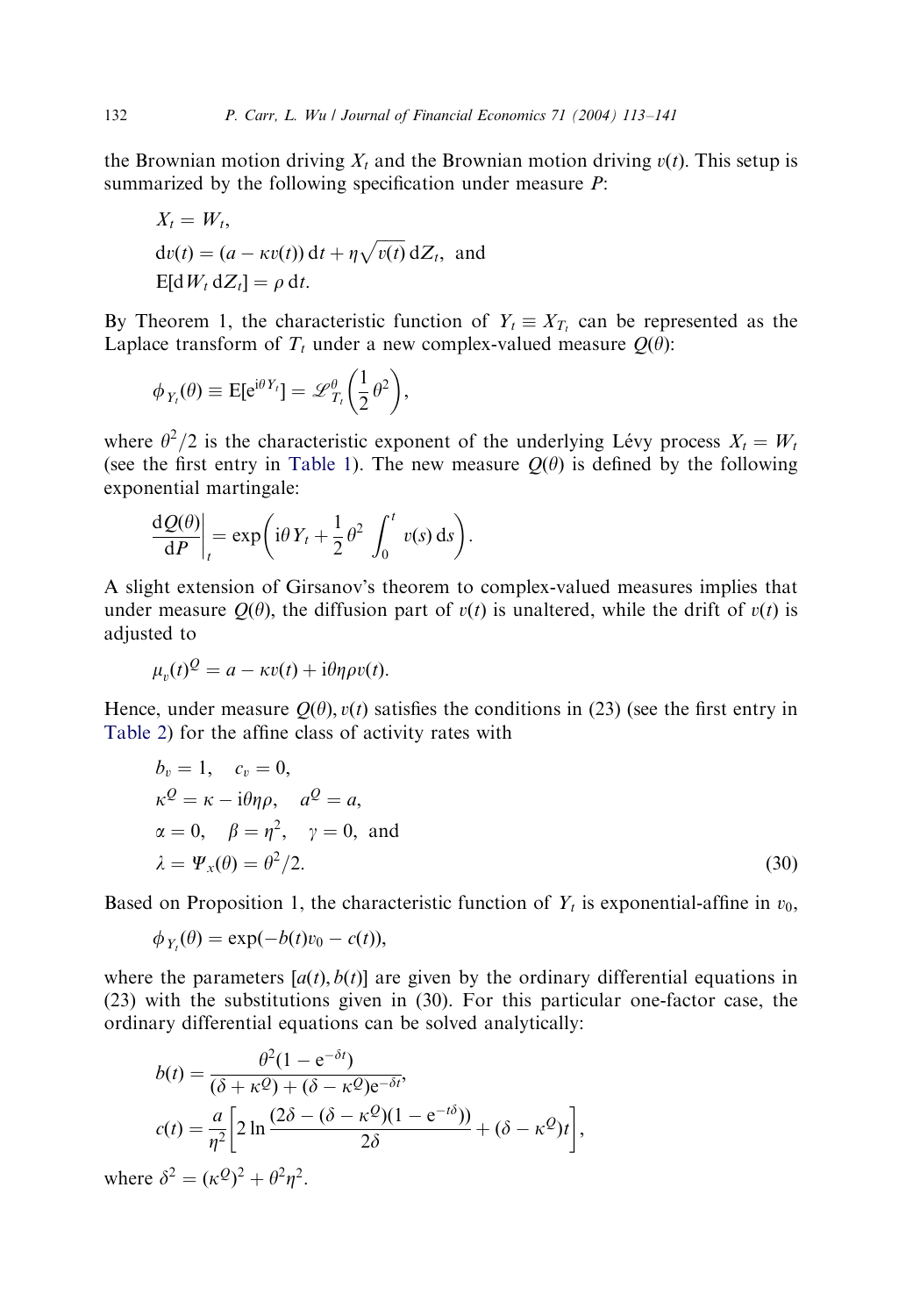4.3.2. Leverage via compound Poisson jumps

Consider the case where the Lévy process  $X_t$  is a compound Poisson jump process,

$$
X_t = \sum_{j=1}^{N_t} q_j^1,
$$

where  $N_t$  denotes the number of jumps within the time interval [0,  $t$ ] and is governed by a Poisson distribution with a constant arrival rate of  $\gamma$ . The conditional jump size  $q_j^1$  is assumed to be iid.

To incorporate the leverage effect, we assume that the activity rate  $v(t)$  also has a compound Poisson jump component and that the arrival rate of jumps is controlled by the same Poisson distribution,

$$
v(t) = \int_0^t (a - \kappa v(s)) \, ds + \sum_{j=1}^{N_{T_t}} q_j^2,
$$

where  $q_j^2$  denotes the jump size in  $v(t)$  conditional on a jump occuring. We incorporate a linear mean-reverting drift to capture the persistence of volatility, but the presence or absence of it is irrelevant to our analysis. Since the jumps in  $X$  and in  $v$  are governed by the same Poisson process, they jump at the same time. Note that  $N_t$  becomes  $N_T$ , after time change. Conditional on a jump event occuring, we assume that the jump sizes of the two processes  $\mathbf{q} \equiv [q^1, q^2]^\top$  have a correlated joint distribution  $F(dq)$ . Let  $\phi(u)$  denote the joint characteristic function of q.

Then, by Theorem 1, we have

$$
\phi_{Y_t}(\theta) = \mathscr{L}^{\theta}_{T_t}(\Psi_x(\theta)),
$$

where the characteristic exponent for  $X_t$  is (Eq. (19)),

$$
\Psi_{x}(\theta) = \lambda(1 - \phi_1(\theta)),
$$

where  $\phi_1(\theta) \equiv E[e^{i\theta q^1}]$  denotes the marginal characteristic function of  $q^1$ . The new measure  $O(\theta)$  is hence given by

$$
\left. \frac{\mathrm{d}Q(\theta)}{\mathrm{d}P} \right|_t = \exp(\mathrm{i}\theta Y_t + \Psi_x(\theta)T_t).
$$

Straightforward application of Girsanov's theorem extended to complex measure implies that

$$
F^{\mathcal{Q}}(\mathrm{d}q) = \mathrm{e}^{\mathrm{i}\theta q^1} F(\mathrm{d}q).
$$

The marginal characteristic function of  $q^2$  under  $Q(\theta)$  is  $\phi_2^Q(b) = \phi([\theta;b])$ . Other parameters in  $v(t)$  remain the same under the measure change. Hence, the process describing  $v(t)$  remains in the affine class under  $O(\theta)$ . The characteristic function of  $Y_t$  is therefore exponential-affine in  $v_0$  and the coefficients are given by the solutions to the ordinary differential equations:

$$
b'(t) = \Psi_x(\theta) - \kappa b(t) + \gamma (1 - \phi([\theta; -ib(t)])),
$$
  

$$
c'(t) = ab(t),
$$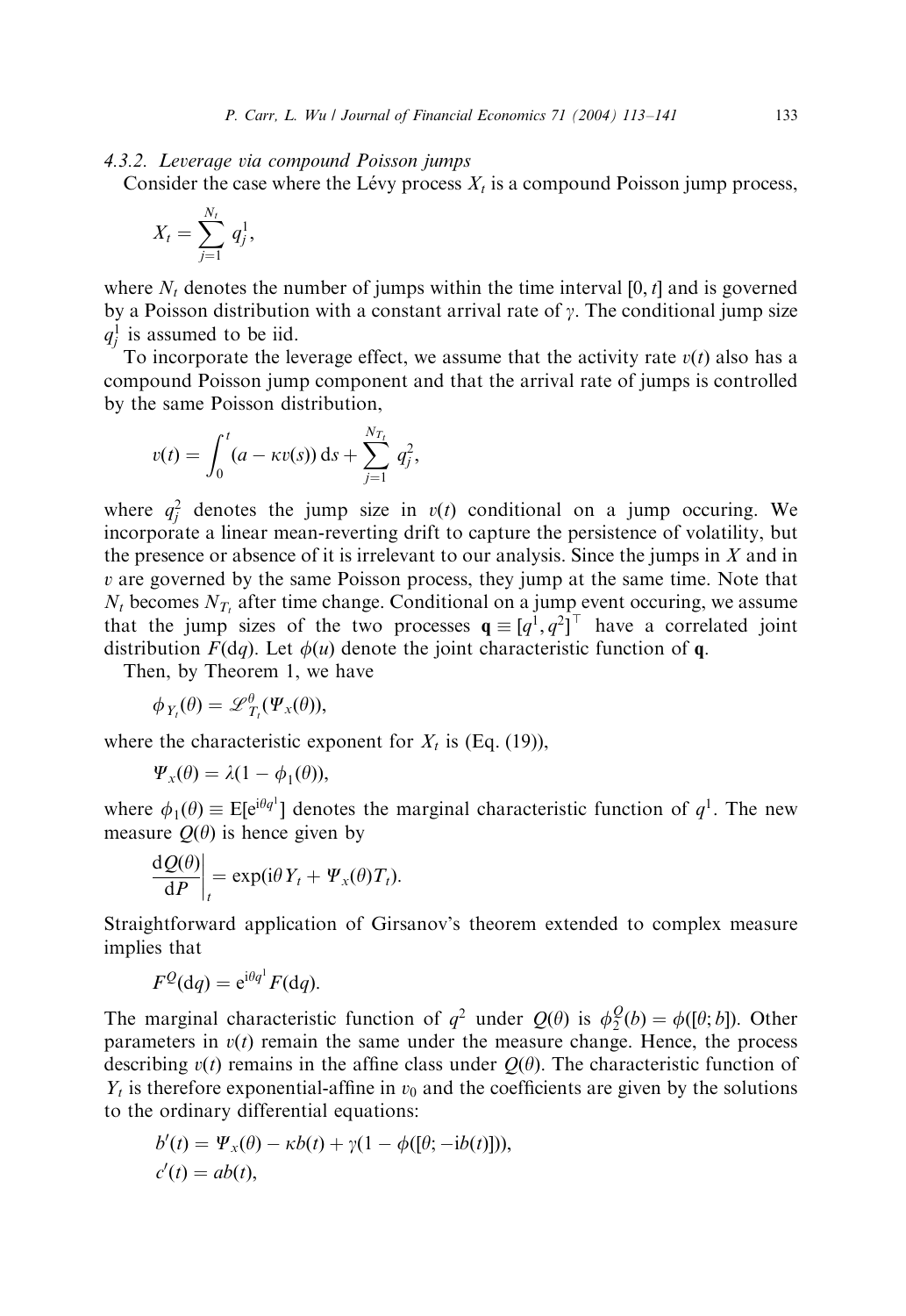with  $b(0) = c(0) = 0$ . The above ordinary differential equations are directly adopted from (23) with  $\lambda = \Psi_x(\theta)$ ,  $c_v = \alpha = a_y = \eta = 0$ ,  $b_v = 1$ , and  $b_v = \gamma$ .

## 4.3.3. Leverage via infinite-activity jumps

This example is new to the literature. Consider the log-stable (LS) model of [Carr](#page-26-0) and  $Wu$  (2003) as the underlying Lévy process,

$$
X_t=L_t^{\alpha,-1},
$$

where  $L_t^{\alpha,-1}$  denotes a standard Lévy  $\alpha$ -stable motion with tail index  $\alpha \in (1,2]$  and maximum negative skewness. Note that this process exhibits not only infinite activity but also infinite variation.

To accommodate the leverage effect, we assume that the activity rate is driven by the same Lévy  $\alpha$ -stable motion. Since  $L_t^{\alpha,-1}$  only allows negative jumps while the activity rate must be positive, we incorporate its mirror image,  $L_t^{\alpha,1}$  into the activity rate process. Hence, whenever there is a negative jump of absolute size  $x$  in  $X_t$ , there is a simultaneous positive jump of proportional size in  $v(t)$ . Specifically, the activity rate process solves the following stochastic differential equation,

$$
\mathrm{d}v(t) = (a - \kappa v(t)) \, \mathrm{d}t + \beta^{1/\alpha} \, \mathrm{d}L_{T_t}^{\alpha,1},\tag{31}
$$

which is uniquely characterized by its generator,

$$
\mathscr{A}f(v) = (a - (\kappa + \delta)v)f'(v) + \beta v \int_{\mathbb{R}_0^+} (f(v + x) - f(v) - f'(v)(1 \wedge x))\mu(\mathrm{d}x),\tag{32}
$$

where

$$
\mu(\mathrm{d}x) = c|x|^{-\alpha-1} \,\mathrm{d}x, \quad c = -\sec\frac{\pi\alpha}{2} \frac{1}{\Gamma(-\alpha)}, \quad \delta = \frac{c}{\alpha-1}.
$$

The parameter constraints on c and  $\delta$  are imposed in order to generate a standardized  $\alpha$ -stable Lévy motion with zero mean and unit dispersion. This is an special example of the CBI process in (24).

From Table 1, we obtain the characteristic exponent of this  $\alpha$ -stable Lévy motion,

$$
\Psi_x(\theta) = -(\mathrm{i}\theta)^\alpha \sec \frac{\pi \alpha}{2}, \quad \mathrm{Im}(\theta) < 0.
$$

The leverage-neutral measure  $Q(\theta)$  is then defined by

$$
\left. \frac{\mathrm{d}Q(\theta)}{\mathrm{d}P} \right|_{t} = \exp(\mathrm{i}\theta L_{T_t}^{\alpha-1} + \Psi_x(\theta)T_t) = \exp(-\mathrm{i}\theta L_{T_t}^{\alpha,1} + \Psi_x(\theta)T_t).
$$

Under this new measure, we have

$$
\mu^{\theta}(\mathrm{d}x) = \mathrm{e}^{-\mathrm{i}\theta x} \,\mu(\mathrm{d}x).
$$

Then, the Laplace transform of  $T_t$  under measure  $Q(\theta)$  is given by

$$
\mathcal{L}_{T_t}^{\theta}(\Psi_x(\theta)) = \exp(-b(t)v_0 - c(t))
$$
\n(33)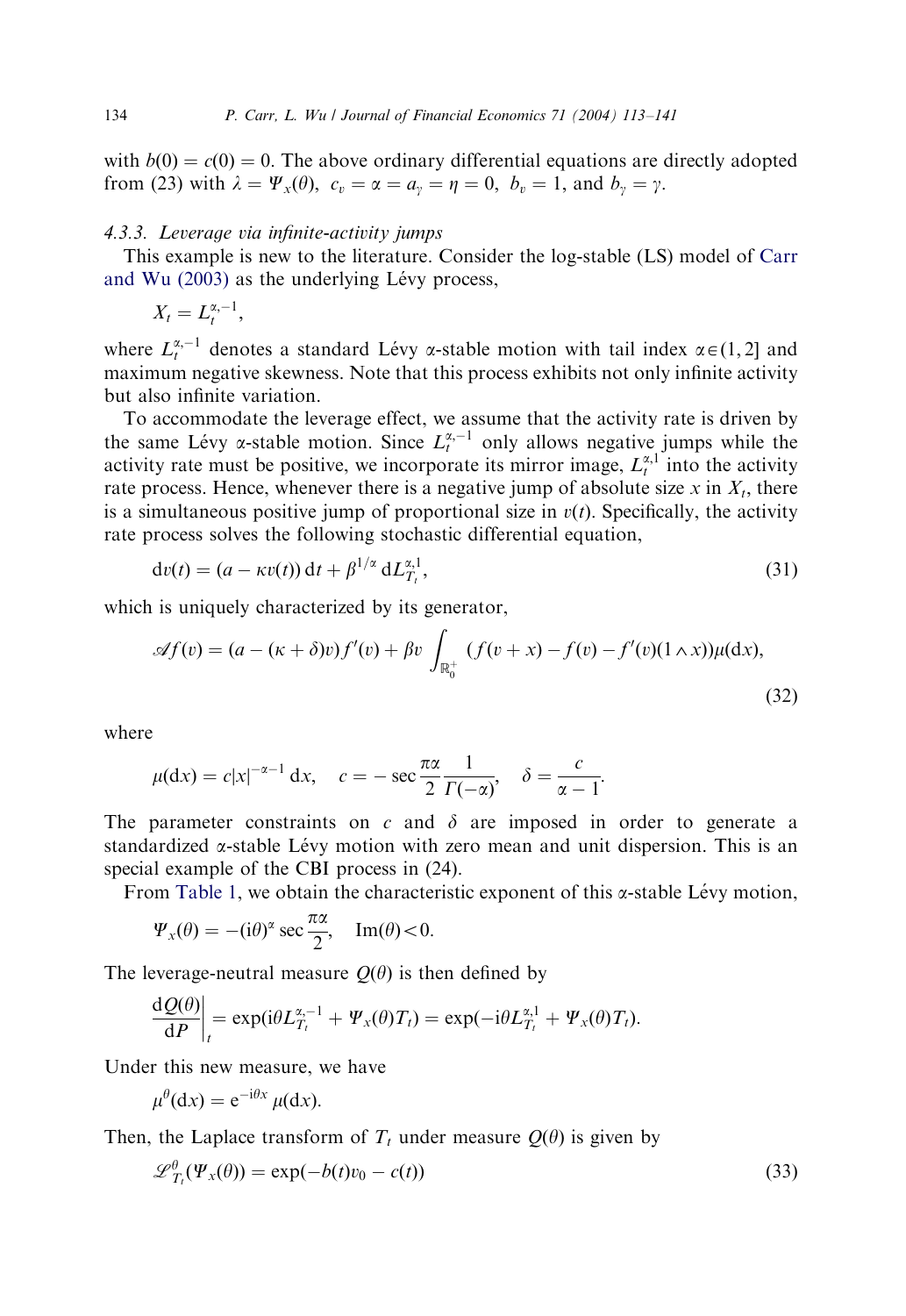where

$$
b'(t) = \Psi_x(\theta) - \kappa b(t) + \beta \int_{\mathbb{R}_0^+} (1 - e^{-b(t)x}) \mu^{\theta} (dx)
$$
  
=  $\Psi_x(\theta) - \kappa b(t) + \sec \frac{\pi \alpha}{2} \beta [ (b(t) + i\theta)^{\alpha} - (i\theta)^{\alpha} ]$ , and

 $c'(t) = ab(t),$ 

starting at  $b(0) = c(0) = 0$ . By Theorem 1, (33) represents the characteristic function of  $Y_t \equiv X_T$ . Note that this example converges to the diffusion example, after some reparameterizations, when  $\alpha$  approaches two. In particular, the stable motion becomes a Brownian motion at  $\alpha = 2$ .

## 5. Valuing state-contingent claims

Given the generalized Fourier transform of the state vector  $Y_t$  or the return  $s_t$ defined in  $(10)$  and  $(12)$ , many state-contingent claims can be valued efficiently via the fast Fourier transform. Formally, consider a European-style state-contingent claim with the following general payoff structure at maturity:

$$
\Pi_Y(k; a, b, \vartheta, c) = (a + b e^{\vartheta^{\perp} Y_t}) 1_{c^{\top} Y_t \le k},\tag{34}
$$

where  $Y \equiv X_T$  is the d-dimensional time-changed Lévy process. For example, if we assume that the price of an asset is given by  $S_t = S_0 \exp(\theta^\top Y_t)$  as in (10), the payoff of a European call with strike price  $K$  is given by  $\Pi(-\ln K/S_0; -K, S_0, \vartheta, -\vartheta)$ , the payoff of a European put with strike price K is given by  $\Pi(\ln K/S_0; K, -S_0, \vartheta, \vartheta)$ , that of a covered call is  $\max[S_t, K] =$  $\Pi(-\ln K/S_0; 0, S_0, 9, -9) + \Pi(\ln K/S_0; K, 0, 0, 9)$ , and finally, the payoff of a binary call is given by  $\Pi(-\ln K/S_0; 1, 0, 0, -9)$ . We can therefore write the payoffs of many European-style contingent claims in the form of (34) or a linear combination of it.

Let  $G(k; a, b, \vartheta, c)$  denote the initial price of a state-contingent claim with the payoff in (34). For simplicity, we focus on determining the initial forward price of the claim and hence

$$
G(k; a, b, \vartheta, c) = E\Pi_Y(k; a, b, \vartheta, c),\tag{35}
$$

where the expectation is taken under the forward measure. Note that we drop the maturity argument  $t$  as no confusion shall occur. We now show that the price  $G$  can be obtained byan extension of the FFT method of [Carr and Madan \(1999\)](#page-26-0). For this purpose, let  $\mathcal{G}(z; a, b, \vartheta, c)$  denote the generalized Fourier transform of  $G(k; a, b, \vartheta, c)$ , defined as

$$
\mathcal{G}(z; a, b, \vartheta, c) \equiv \int_{-\infty}^{\infty} e^{izk} G(k; a, b, \vartheta, c) dk, \quad z \in \mathscr{C} \subseteq \mathbb{C}.
$$
 (36)

Note that the transform parameter has been extended to the complex plane, as  $\mathscr C$ denotes the complex domain of z where  $\mathcal{G}(z; a, b, \vartheta, c)$  is well defined.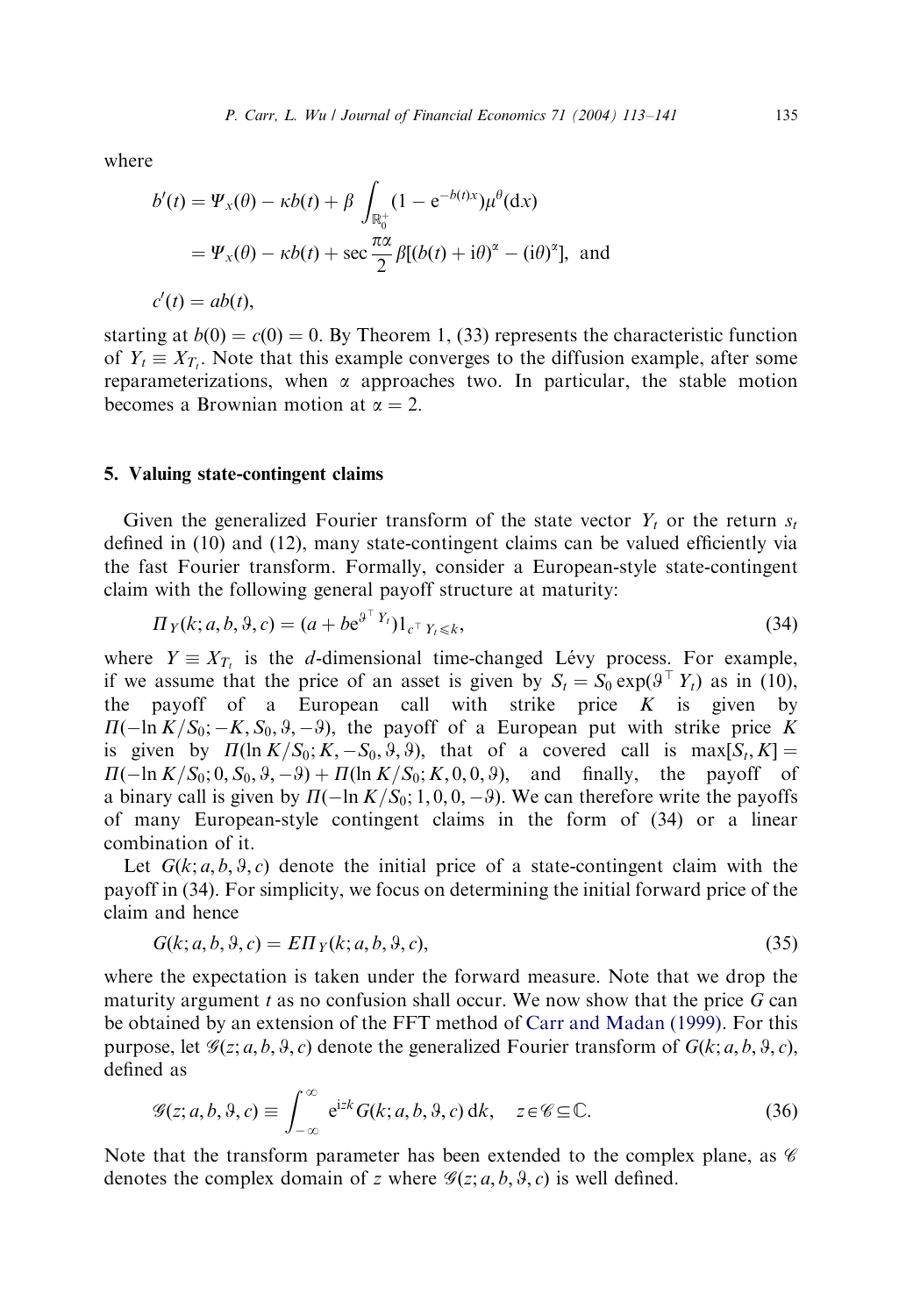**Proposition 3.** The generalized Fourier transform of the price  $G(k; a, b, \vartheta, c)$  defined in (36), when well defined, is given by

$$
\mathcal{G}(z; a, b, \vartheta, c) = \frac{i}{z} (a\phi_Y(zc) + b\phi_Y(zc - i\vartheta)).
$$

The result is obtained via integration by parts:

$$
\mathcal{G}(z; a, b, \vartheta, c) = G(k; a, b, \vartheta, c) \frac{e^{izk}}{iz} \Big|_{-\infty}^{+\infty} - \frac{1}{iz} \int_{-\infty}^{\infty} e^{izy} dG(k; a, b, \vartheta, c)
$$

$$
= \frac{i}{z} (a\phi_Y(zc) + b\phi_Y(zc - i\vartheta)).
$$

The second line is obtained by applying Fubini's theorem and applying the result on the Fourier transform of a Dirac function. Furthermore, since  $\lim_{k\to\infty} G(k; a, b, \vartheta, c) = \mathscr{G}_0 \neq 0$ , the limit term is well defined and vanishes only when  $\text{Im } z > 0$ . Therefore, the extension of the Fourier transform to the complex domain is necessary for it to be well defined. In general, the admissible domain  $\mathscr{C}$  of z depends on the exact payoff structure of the contingent claim. [Table 3](#page-24-0) present the generalized Fourier transforms of various contingent claims and their respective admissible domains on z. These domains are derived by integrating by parts and by checking the boundary conditions as  $y \rightarrow +\infty$ .

Let  $z = z_r + iz_i$ , where  $z_r$  and  $z_i$  denote, respectively, the real and imaginary parts of z. Let  $\mathcal{G}(z; a, b, \vartheta, c)$  denote the generalized Fourier transform of some contingentclaim pricing function  $G(k)$ , which can be in any of the forms presented in [Table 3.](#page-24-0) Given that  $\mathcal{G}(z; a, b, \vartheta, c)$  is well defined, the corresponding contingent-claim pricing function  $G(k)$  is obtained via the inversion formula:

$$
G(k) = \frac{1}{2\pi} \int_{i z_i - \infty}^{i z_i + \infty} e^{-i z k} \mathcal{G}(z; a, b, \vartheta, c) dz.
$$

The integration is performed along a straight line in the complex z-plane parallel to the real axis.  $z_i$  can be chosen to be any real number satisfying the restriction in [Table 3](#page-24-0). The integral can also be written as

$$
G(k) = \frac{e^{z_i k}}{\pi} \int_0^\infty e^{-iz_r k} \varphi(z_r + iz_i) dz_r,
$$

which can be approximated on a finite interval by

$$
G(k) \approx G^*(k) = \frac{e^{z_i k}}{\pi} \sum_{k=0}^{N-1} e^{-iz_r(j)k} \varphi(z_r(j) + iz_i) \Delta z_r,
$$
 (37)

where  $z_r(j)$  are the nodes of  $z_r$  and  $\Delta z_r$  is the spacing between nodes. Recall that the FFT is an efficient algorithm for computing the discrete Fourier coefficients. The discrete Fourier transform is a mapping of  $f = (f_0, ..., f_{N-1})^\top$  on the vector of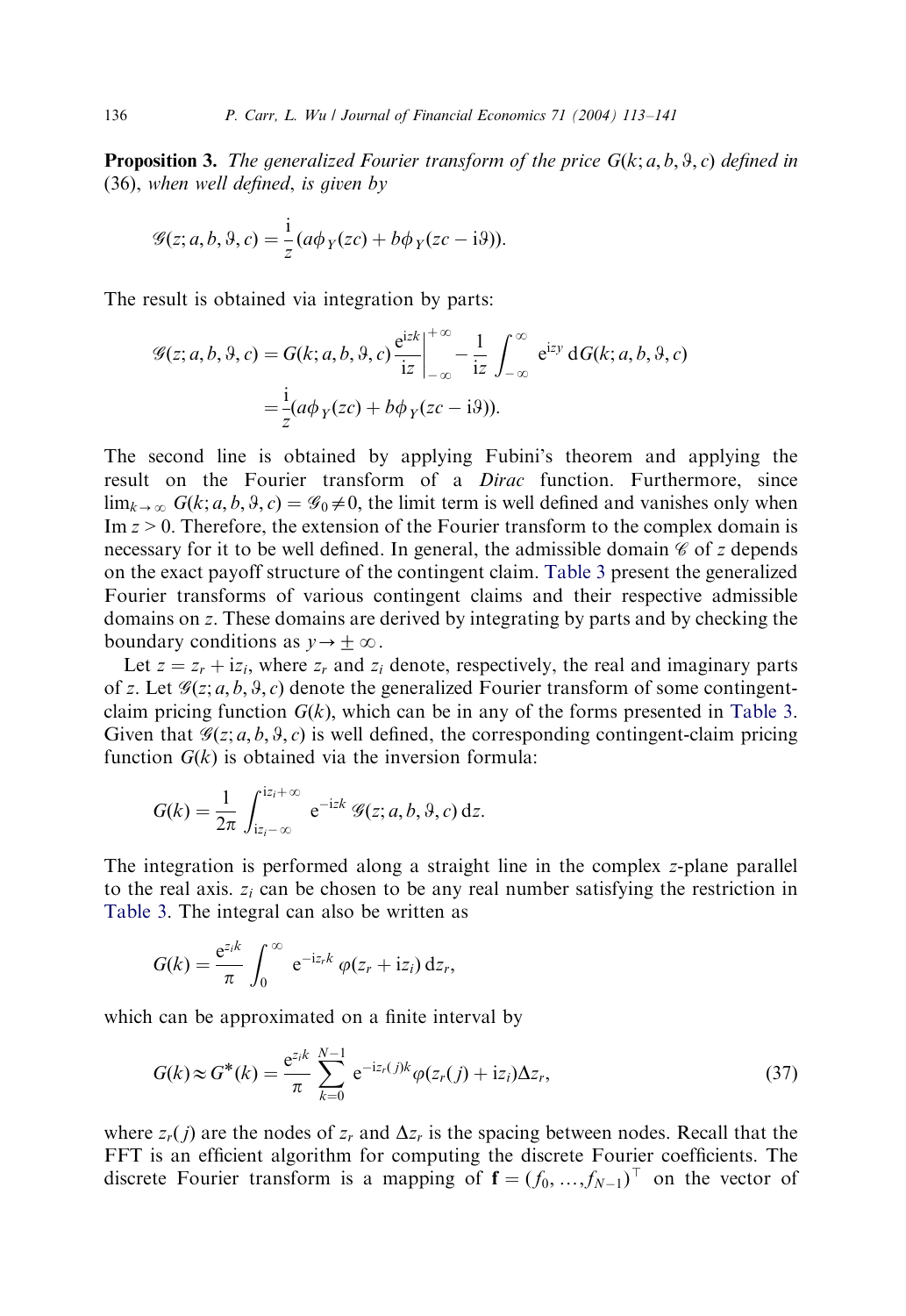| Contingent<br>claim                             | Generalized transform<br>$-iz\varphi(z)$                                      | Restrictions<br>on Im $z$ |  |  |
|-------------------------------------------------|-------------------------------------------------------------------------------|---------------------------|--|--|
| $G(k; a, b, \vartheta, c)$                      | $a\phi_y(zc) + b\phi_y(zc - i\theta)$                                         | $(0, \infty)$             |  |  |
| $G(-k; a, b, 9, c)$                             | $a\phi_y(-zc) + b\phi_y(-zc - i\theta)$                                       | $(-\infty,0)$             |  |  |
| $e^{\alpha k} G(k; a, b, \vartheta, c)$         | $a\phi_y((z-i\alpha)c) + b\phi_y((z-i\alpha)c-i\theta)$                       | $(\alpha, \infty)$        |  |  |
| $e^{\beta k} G(-k; a, b, \vartheta, c)$         | $a\phi_y(-(z-i\beta)c) + b\phi_y(-(z-i\beta)c-i\beta)$                        | $(-\infty, \beta)$        |  |  |
| $e^{\alpha k} G(k; a_1, b_1, \vartheta_1, c_1)$ | $\alpha_1 \phi_Y((z - i\alpha)c_1) + b_1 \phi_Y((z - i\alpha)c_1 - i\beta_1)$ |                           |  |  |
| $+e^{\beta k}G(-k; a_2, b_2, \vartheta_2, c_2)$ | $+a_2\phi_y(-(z-i\beta)c_2)+b_2\phi_y(-(z-i\beta)c_2-i\beta_2)$               | $(\alpha, \beta)$         |  |  |

<span id="page-24-0"></span>Table 3 Fourier transforms of various contingent claims

 $\alpha$ ,  $\beta$ ,  $a$ ,  $b$  are real constants with  $\alpha < \beta$ .

Fourier coefficients  $\mathbf{d} = (d_0, ..., d_{N-1})^\top$ , such that

$$
d_j = \frac{1}{N} \sum_{k=0}^{N-1} f_k e^{-jk \frac{2\pi}{N} i}, \quad j = 0, 1, ..., N-1.
$$
 (38)

FFT allows the efficient calculation of **d** if N is an even number, say  $N = 2^m$ ,  $m \in \mathbb{N}$ . The algorithm reduces the number of multiplications in the required  $N$  summations from an order of  $2^{2m}$  to that of  $m2^{m-1}$ , a very considerable reduction. By a suitable choice of  $\Delta z_r$  and a discretization scheme for k, we can cast the approximation in the form of (38) to take advantage of the computational efficiency of the FFT. For more details on the discretization scheme, see [Carr and Madan \(1999\),](#page-26-0) who implement the FFT algorithm on the pricing of a European call.

#### 6. Summary and future research

In this paper, we proposed a general option pricing framework that unifies the vast option pricing literature and captures the three keypieces of evidence on financial securities: (1) jumps, (2) stochastic volatility, and (3) the leverage effect. Under our framework, the uncertainty of the economy is governed by a time-changed Lévy process. The underlying Lévy process provides a flexible framework for generating jumps; the random time change captures stochastic volatility; and the leverage effect is introduced through the correlation between the Lévy innovation and the time change. Furthermore, byemploying a complex-valued measure change, we can reduce the calculation of the characteristic function for a time-changed Lévy process into the calculation of the Laplace transform of random time, which can then be solved under many instances via an analogy to the bond pricing literature. For many choices of Lévy processes and random times, we obtain the characteristic function in closed form and price contingent claims via an efficient FFT method. A primary direction for future research is to investigate the empirical performance of the large varietyof new option pricing models generated bythis framework, e.g., [Huang and](#page-27-0)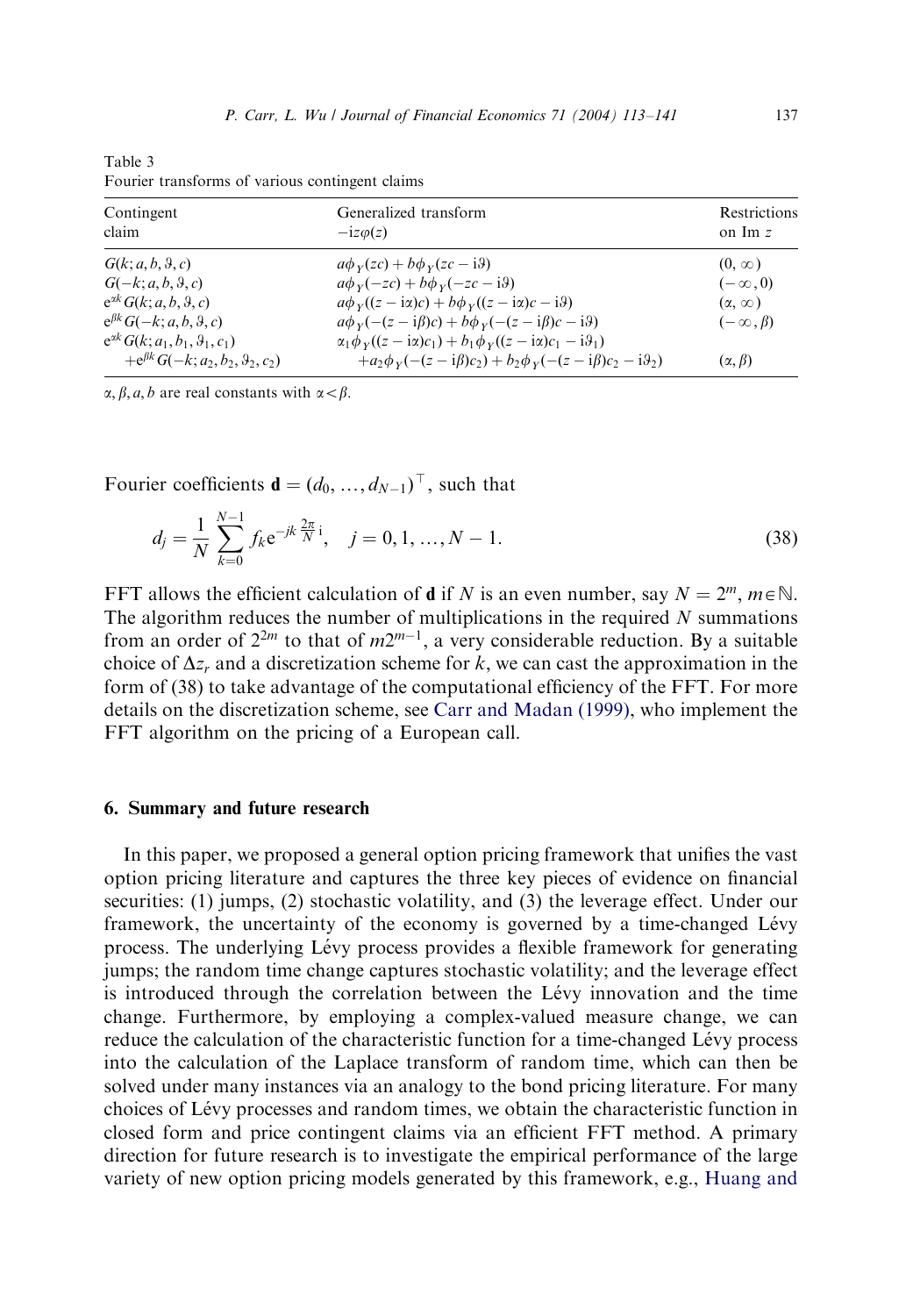[Wu \(2003\).](#page-27-0) Another line of research is to explore other applications of the complexvalued measure in the frequency domain.

#### Appendix A. Measure changes of time-changed Lévy process under Esscher transforms

[Monroe \(1978\)](#page-28-0) proves that every semimartingale  $Y_t$  can be written as a time-changed Brownian motion, where the random time  $T_t$  is a positive and increasing semimartingale. As an implication, every semimartingale can also be written as a time-changed Lévy process,  $Y_t \equiv X_T$ . Furthermore, every semimartingale  $Y_t$ , starting at zero  $(Y_0 = 0)$ , can be uniquely represented in the form

$$
Y_t = \alpha_t + Y_t^c + \int_0^t \int_{|y| > 1} y \, d\mu + \int_0^t \int_{|y| \leq 1} y \, d(\mu - v), \tag{A.1}
$$

where  $\alpha_t$  is a finite, increasing process adapted to  $\mathcal{F}_t$ ,  $Y_t^c$  is a continuous martingale,  $\mu$  is the counting measure of the semimartingale, and v is its compensator. Let  $\beta = \langle Y_t^c, Y_t^c \rangle$  denote the quadratic variation of  $Y_t^c$ . The triplet  $(\alpha, \beta, v)$  is uniquely determined by *Y*, and measure *P*. Hence, the components of this triplet are called the determined by  $Y_t$  and measure P. Hence, the components of this triplet are called the *local characteristics* of the semimartingale  $Y_t$  with respect to P (see [Jacod and](#page-27-0) [Shiryaev, 1987\)](#page-27-0). For a Lévy process with Lévy characteristics  $(\mu, \Sigma, \Pi)$ , the local characteristics are given by  $(\mu t, \Sigma t, \Pi(dx) dt)$ .

Now consider measure changes defined byEsscher transforms of the time-changed Lévy process:

$$
\left. \frac{\mathrm{d} P(\vartheta)}{\mathrm{d} P} \right|_t = \mathscr{E}(\gamma^\top X_{T_t}).
$$

The next proposition expresses the local characteristics of  $Y_t \equiv X_T$ , under  $P(\theta)$  in terms of the Lévy characteristics of  $X_t$  under P.

**Proposition A.1.** Suppose  $T_t$  is X-continuous, i.e., X is constant on all intervals  $[T_{u-}, T_u]$ ,  $u > 0$ . Then the local characteristics of the process Y under  $P(9)$  are given by

$$
v^{9}(dt, dx) = dT_{t-}e^{9+x}H(dx),
$$
  
\n
$$
\beta^{9} = \Sigma T_{t-},
$$
  
\n
$$
\alpha^{9} = \left(\mu + \Sigma 9 - \int_{|x| < 1} x(1 - e^{9+x})H(dx)\right)T_{t-},
$$

where  $(\mu, \Sigma, \Pi)$  are the Lévy characteristics of  $X_t$ .

The proof of this proposition can found in [K](#page-27-0)ü[chler and S](#page-27-0)ø[rensen \(1997, p. 230\).](#page-27-0) We repeat it here for the reader's convenience.

**Proof.** The characteristic component of X under the new measure 
$$
P(3)
$$
 is given by  $\Psi_x^9(\theta) = \Psi_x(\theta + 9) - \Psi_x(3)$ . (A.2)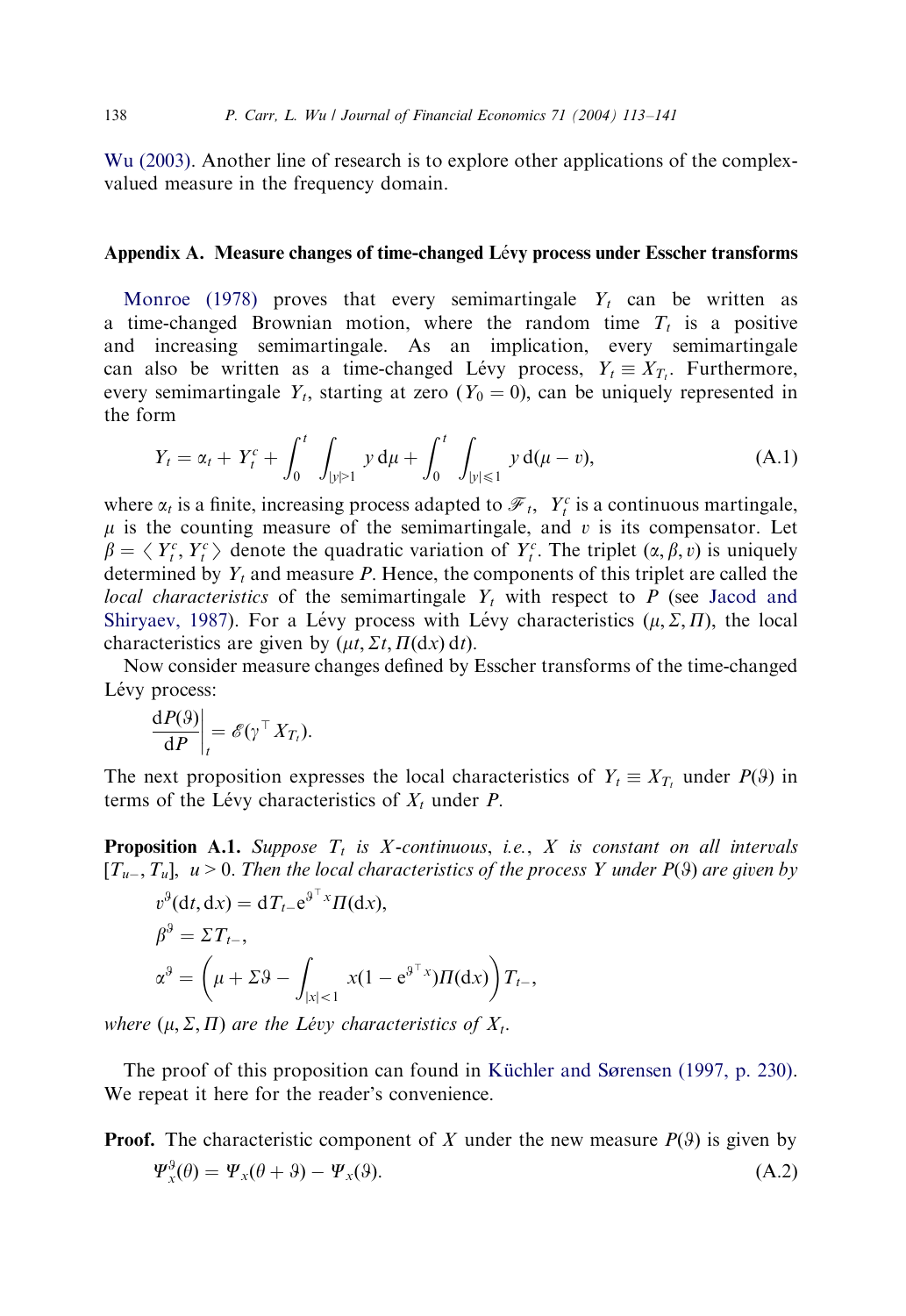<span id="page-26-0"></span>The Lévy characteristics of X under  $P(v)$  follows directly from (A.2):

$$
H^{9}(\mathrm{d}x) = e^{9+x}H(\mathrm{d}x),
$$
  
\n
$$
\Sigma^{9} = \Sigma,
$$
  
\n
$$
\mu^{9} = \mu + \Sigma 9 - \int_{|x| < 1} x(1 - e^{9-x})H(\mathrm{d}x).
$$

Under the assumption of the theorem, the local characteristics of  $Y$  are found from those of X by applying the random time transformation  $\{T_{t-}\}\$ , using the results found in Chapter 10.1 of [Jacod \(1979\).](#page-27-0)  $\Box$ 

# **References**

- Andersen, T.G., Benzoni, L., Lund, J., 2002. An empirical investigation of continuous-time equity return models. Journal of Finance 57, 1239–1284.
- Bakshi, G., Madan, D., 2000. Spanning and derivative-security valuation. Journal of Financial Economics 55, 205–238.
- Bakshi, G., Cao, C., Chen, Z., 1997. Empirical performance of alternative option pricing models. Journal of Finance 52, 2003–2049.
- Barndorff-Nielsen, O.E., 1998. Processes of normal inverse Gaussian type. Finance and Stochastics 2, 41–68.
- Barndorff-Nielsen, O.E., Shephard, N., 2001. Non-Gaussian Ornstein-Uhlenbeck based models and some of their uses in financial economics. Journal of the Royal Statistical Society-Series B 63, 167–241.
- Bates, D., 1996. Jumps and stochastic volatility: Exchange rate processes implicit in Deutsche Mark options. Review of Financial Studies 9, 69–107.
- Bates, D., 2000. Post-'87 crash fears in the S&P 500 futures option market. Journal of Econometrics 94, 181–238.
- Bekaert, G., Wu, G., 2000. Asymmetric volatilities and risk in equity markets. Review of Financial Studies 13, 1–42.
- Benhamou, E., 2000. Fast Fourier transform for discrete Asian options. Unpublished working paper. London School of Economics, London.
- Benninga, S., Björk, T., Wiener, Z., 2001. On the use of numeraires in option pricing. Unpublished working paper. Tel-Aviv University Israel.
- Bertoin, J., 1996. Lévy Processes. Cambridge University Press, Cambridge.
- Black, F., 1976. Studies of stock price volatility changes. In: Proceedings of the 1976 American Statistical Association, Business and Economical Statistics Section American Statistical Association, Alexandria, VA.
- Black, F., Scholes, M., 1973. The pricing of options and corporate liabilities. Journal of Political Economy 81, 637–654.
- Campbell, J.Y., Hentschel, L., 1992. No news is good news: an asymmetric model of changing volatility in stock returns. Review of Economic Studies 31, 281–318.
- Campbell, J.Y., Kyle, A.S., 1993. Smart money, noise trading and stock price behavior. Review of Economic Studies 60, 1–34.
- Carr, P., Madan, D., 1999. Option valuation using the fast Fourier transform. Journal of Computational Finance 2, 61–73.
- Carr, P., Wu, L., 2003. Finite moment log stable process and option pricing. Journal of Finance 58, 753–777.
- Carr, P., Geman, H., Madan, D., Yor, M., 2003. Stochastic volatility for Lévy processes. Mathematical Finance 13, 345–382.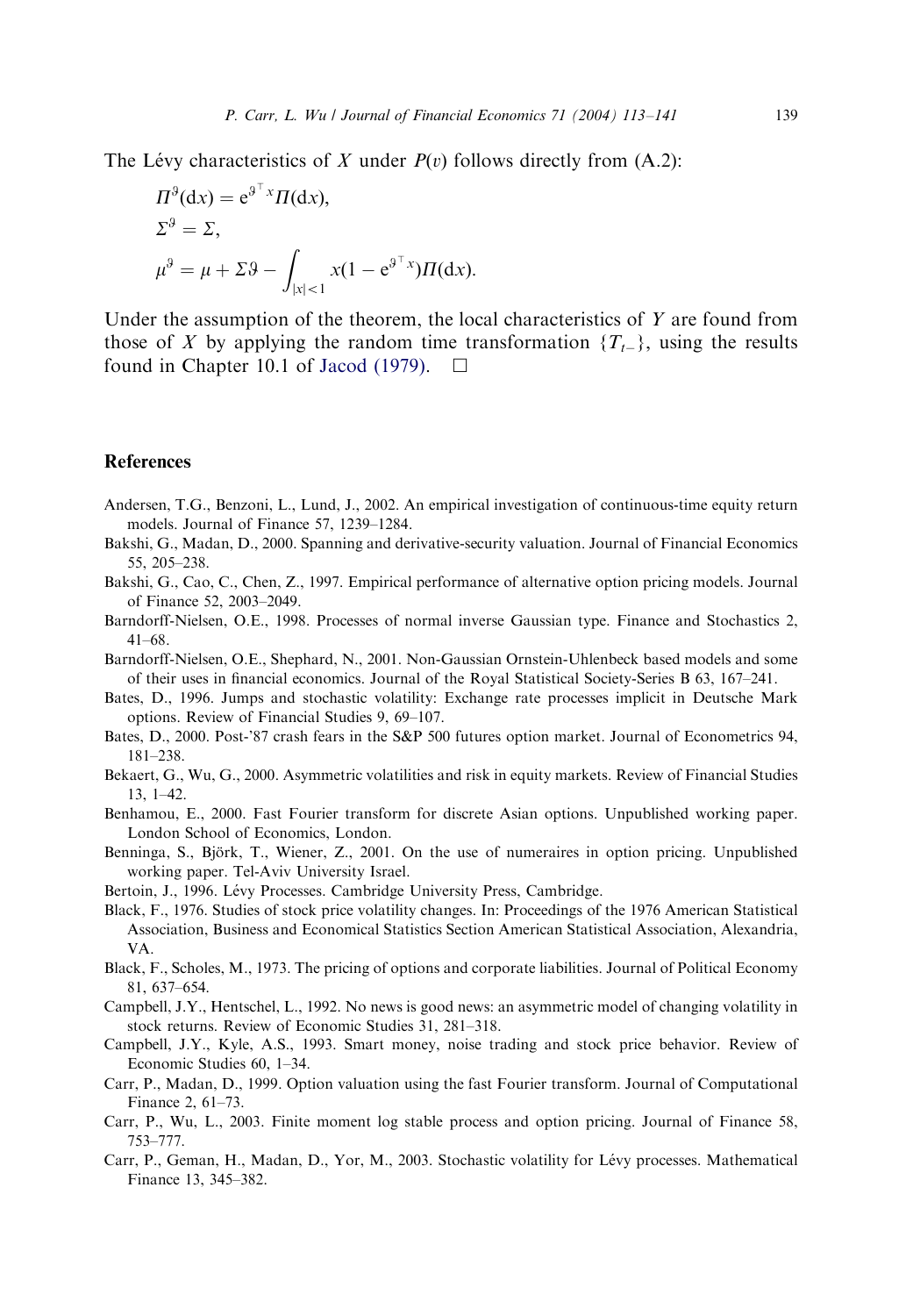- <span id="page-27-0"></span>Carr, P., Geman, H., Madan, D., Yor, M., 2002. The fine structure of asset returns: an empirical investigation. Journal of Business 75, 305–332.
- Chan, T., 1999. Pricing contingent claims on stocks driven by Lévy processes. The Annals of Probability 9, 504–528.
- Cox, J.C., Ingersoll, J.E., Ross, S.R., 1985. A theoryof the term structure of interest rates. Econometrica 53, 385–408.
- Dempster, M., Hong, S., 2000. Spread option valuation and the fast Fourier transform. Unpublished working paper, University of Cambridge.
- Duffie, D., 1992. Dynamic Asset Pricing Theory. Princeton University Press, Princeton, NJ.
- Duffie, D., Kan, R., 1996. A yield-factor model of interest rates. Mathematical Finance 6, 379–406.
- Duffie, D., Pan, J., Singleton, K., 2000. Transform analysis and asset pricing for affine jump diffusions. Econometrica 68, 1343–1376.
- Eberlein, E., Keller, U., Prause, K., 1998. New insights into smile, mispricing, and value at risk: the hyperbolic model. Journal of Business 71, 371–406.
- Engle, R.F., Rosenberg, J.V., 2002. Empirical pricing kernels. Journal of Financial Economics 64, 341–372.
- Eraker, B., 2001. Do stock prices and volatilityjump? Reconciling evidence from spot and option prices. Unpublished working paper, Duke University.
- Eraker, B., Johannes, M., Poison, N., 2003. The impact of jumps in equity index volatility and returns. Journal of Finance 58, 1269–1300.
- Filipović, D., 2001. A general characterization of one factor affine term structure models. Finance and Stochastics 5, 389–412.
- French, K.R., William Schwert, G., Stambaugh, R., 1987. Expected stock returns and volatility. Journal of Financial Economics 19, 3–29.
- Geman, H., El Karoui, N., Rochet, J.-C., 1995. Changes of numéraire, changes of probability measure and option pricing. Journal of Applied Probability 32, 443-458.
- Harrison, J.M., 1985. Brownian Motion and Stochastic Flow Systems. Wiley, New York.
- Haugen, R.A., Talmor, E., Torous, W.N., 1991. The effect of volatility changes on the level of stock prices and subsequent expected returns. Journal of Finance 46, 985–1007.
- Heston, S., 1993. Closed-form solution for options with stochastic volatility, with application to bond and currency options. Review of Financial Studies 6, 327–343.
- Huang, J., Wu, L., 2003. Specification analysis of option pricing models based on time-changed Lévy processes. Journal of Finance, forthcoming.
- Jacod, J., 1979. Calcul stochastique et problèmes de martingales. Springer, Berlin.
- Jacod, J., Shiryaev, A.N., 1987. Limit Theorems for Stochastic Processes. Springer, Berlin.
- Kallsen, J., 1998. Duality links between portfolio optimization and derivative pricing. Preprint 40, Mathematische Fakultät Universität Freiburg i. Br.
- Kallsen, J., Shiryaev, A.N., 2002. The cumulant process and Esscher's change of measure. Finance and Stochastics 6, 397–428.
- Karlin, S., Taylor, H.M., 1975. A First Course in Stochastic Processes. Academic Press, New York.
- Kawazu, K., Watanabe, S., 1971. Branching processes with immigration and related limit theorems. Theory of Probability and Its Applications 16, 36–54.
- Keller, U., 1997. Realistic modelling of financial derivatives. Dissertation Mathematiscje Fakultät de Albert-Ludwigs-Universitat Freibur im Breisgau. .
- Kou, S.G., 2002. A jump-diffusion model for option pricing. Management Science 48, 1086–1101.
- Küchler, U., Sørensen, M., 1997. Exponential Families of Stochastic Processes. Springer, New York.
- Leippold, M., Wu, L., 2002. Asset pricing under the quadratic class. Journal of Financial and Quantitative Analysis 37, 271–295.
- Madan, D., Milne, F., 1991. Option pricing with VG martingale components. Mathematical Finance 1, 39–56.
- Madan, D.B., Carr, P.P., Chang, E.C., 1998. The variance gamma process and option pricing. European Finance Review 2, 79–105.